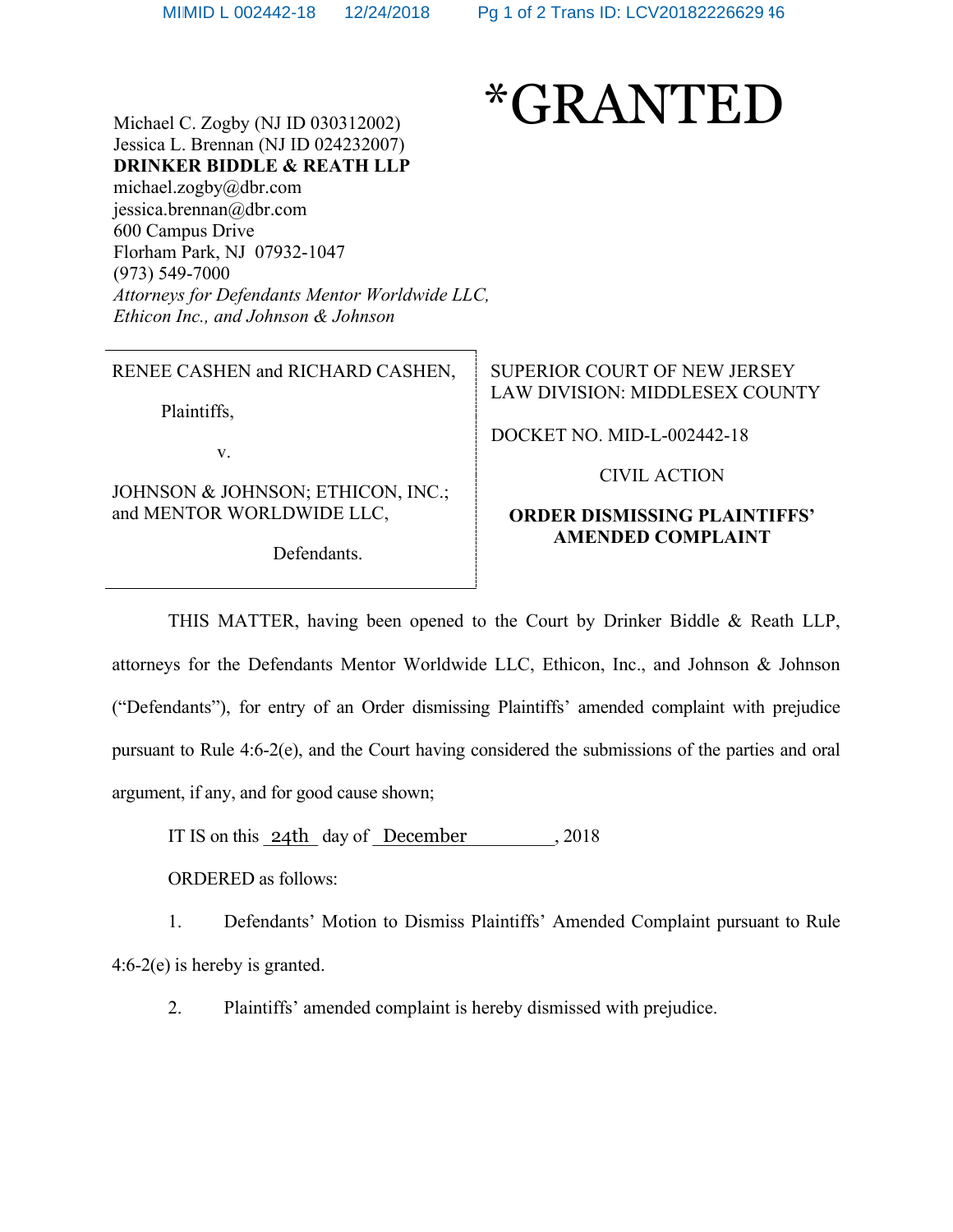FURTHER ORDERED that a copy of this Order be served on all parties of record within seven (7) days of

*/s/ Andrea Carter*

, J.S.C.

This motion was:

X opposed

\_\_\_\_ unopposed

\* **SEE STATEMENT OF REASONS ATTACHED HERETO**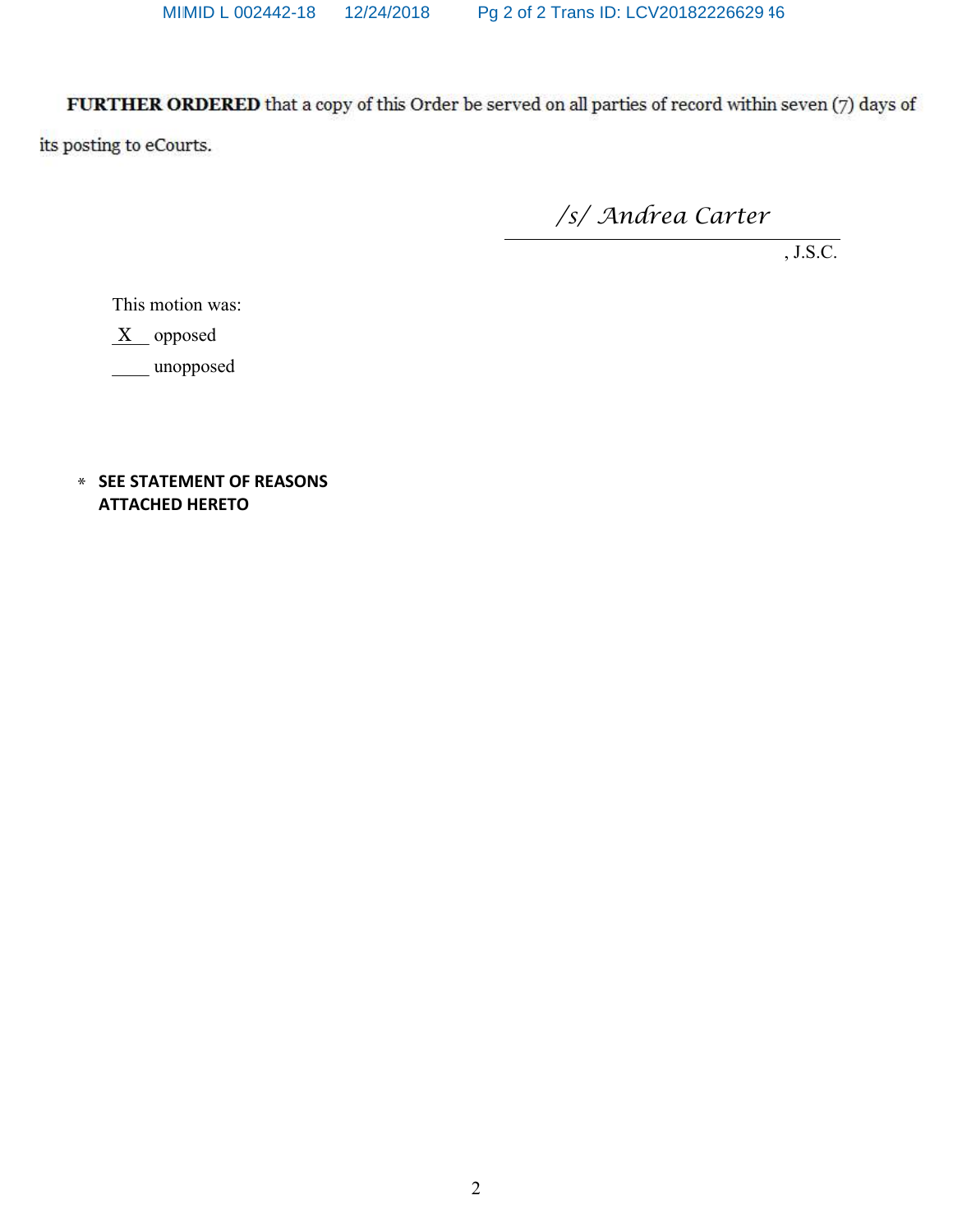#### STATEMENT OF REASONS

### CASHEN V. JOHNSON & JOHNSON, ET AL.

| Docket No.: L-2442-18 |          | DED:        | ---   |
|-----------------------|----------|-------------|-------|
| Case Init.:           | 04/23/18 | Trial Date: | $---$ |
|                       |          | Arb. Date:  | ---   |

|                |              |                                                      |                     | Date Filed |
|----------------|--------------|------------------------------------------------------|---------------------|------------|
|                | Movant:      | Defendants Mentor Worldwide, LLC; Ethicon, Inc.; and | 09/12/18            |            |
|                |              | Johnson & Johnson                                    |                     |            |
| $\overline{2}$ | Opposition:  | Plaintiffs Renee Cashen & Richard Cashen             |                     | 10/01/18   |
| 3              | Reply:       | Defendants Mentor Worldwide, LLC; Ethicon, Inc.; and |                     | 10/08/18   |
|                |              | Johnson & Johnson                                    |                     |            |
|                | Surreply     | Plaintiffs Renee Cashen & Richard Cashen             |                     | 11/07/18   |
|                | (withdrawn): |                                                      |                     |            |
|                |              |                                                      | <b>Return Date:</b> | 12/24/18   |

## **DISMISS COMPLAINT**

## **I. POSTURE**

Plaintiffs Renee and Richard Cashen, husband and wife, filed their Complaint on April 27, 2018 against Defendants for injuries allegedly caused by MemoryGel Breast Implants. On July 13, 2018, Plaintiffs amended their Complaint adding claims against Defendants for negligence, failure to warn, strict products liability, negligent misrepresentation, fraudulent misrepresentation, fraudulent concealment, violation of the Ohio Consumers Sales Practices Act ("OSPCA"), strict liability under the Ohio Products Liability Act ("OPLA"), breach of express warranty, and loss of consortium.

Defendants filed the instant Motion to Dismiss Plaintiffs' Amended Complaint in its entirety on September 12, 2018. Defendants' Motion was adjourned due to scheduling conflicts. Plaintiffs filed opposition and Defendants filed a reply. Plaintiffs also filed, and later withdrew, a Motion for Leave to File a Surreply in Response to Defendants' Motion to Dismiss.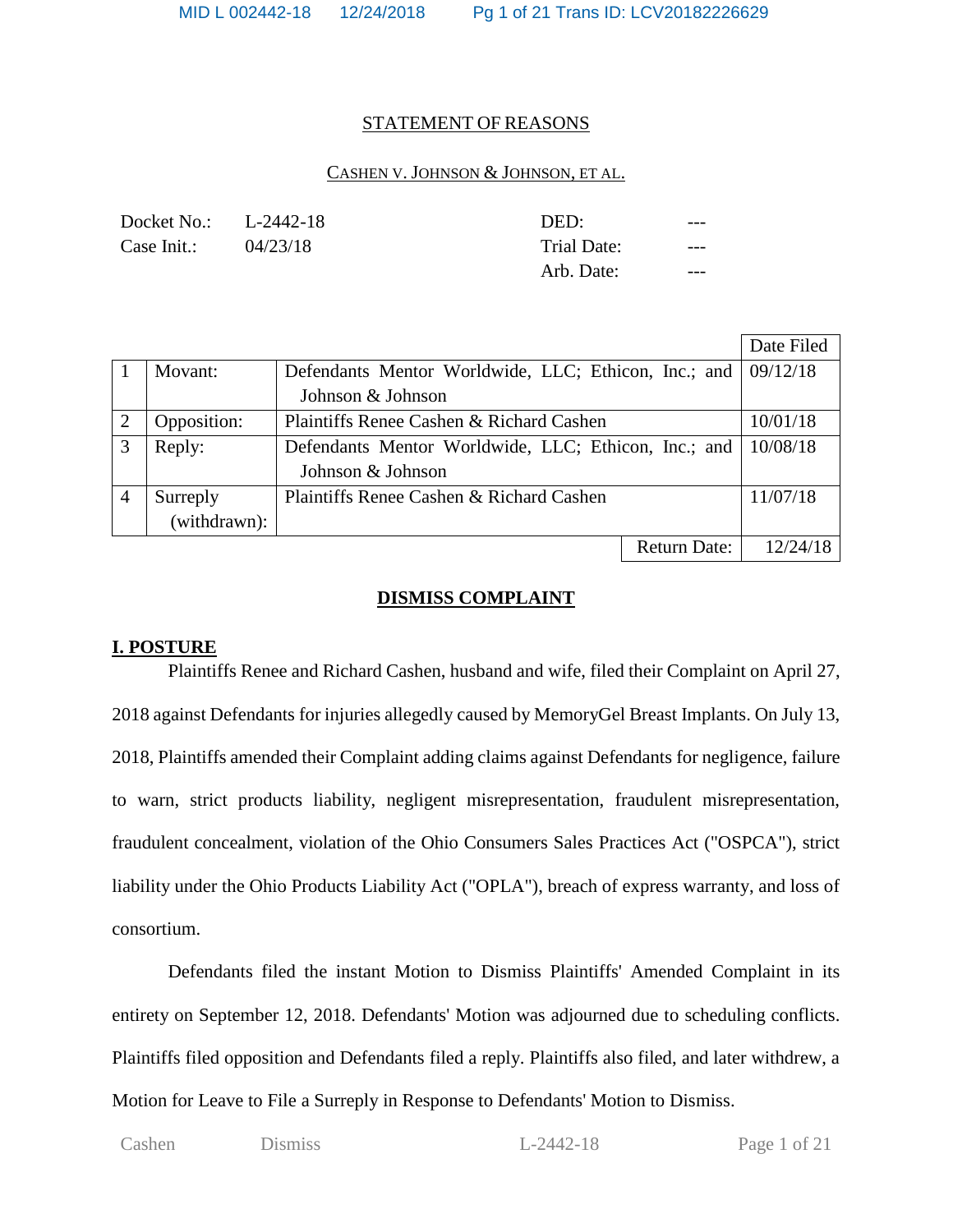Oral argument on the instant Motion was held on November 14, 2018. At the beginning of arguments, Plaintiffs' counsel withdrew Count 1 (Negligence), Count 2 (Strict Products Liability: Failure to Warn), Count 3 (Strict Products Liability), and Count 4 (Negligent Representation) of the Complaint.

Therefore, this Opinion analyzes only the remaining claims, i.e., Count 5 (Fraudulent Misrepresentation), Count 6 (Fraudulent Concealment), Count 7 (Violation of the Ohio Consumer Protection Law a.k.a. "OPLA"), Count 8 (Strict Liability in Violation of the OPLA), Count 9 (Breach of Express Warranty), and Count 10 (Loss of Consortium).

### **II. FACTUAL BACKGROUND**

Plaintiffs' Complaint arises from injuries allegedly sustained by Renee Cashen as a result of bilateral breast implantation surgery on February 7, 2008 in which MemoryGel SILTEX Round Moderate Implants ("the implants" or "the product") were implanted. The implants were manufactured by Mentor Worldwide, LLC ("Mentor"). Mentor is a stand-alone business unit that reports to Ethicon, Inc. ("Ethicon"). Mentor and Ethicon are wholly-owned subsidiaries of Defendant Johnson & Johnson.

In 2016 Plaintiff Renee Cashen noticed an irregular lump under her right armpit and thereafter obtained a biopsy. In a consultation about the biopsy results, Plaintiff was diagnosed with anaplastic large cell lymphoma ("ALCL"). Several weeks later, Plaintiff was informed by her doctor that ALCL was associated with breast implants manufactured by Defendant Mentor. On May 26, 2016, Plaintiff underwent surgery in which six infected lymph nodes were removed. In July of 2017, Plaintiff began chemotherapy treatments.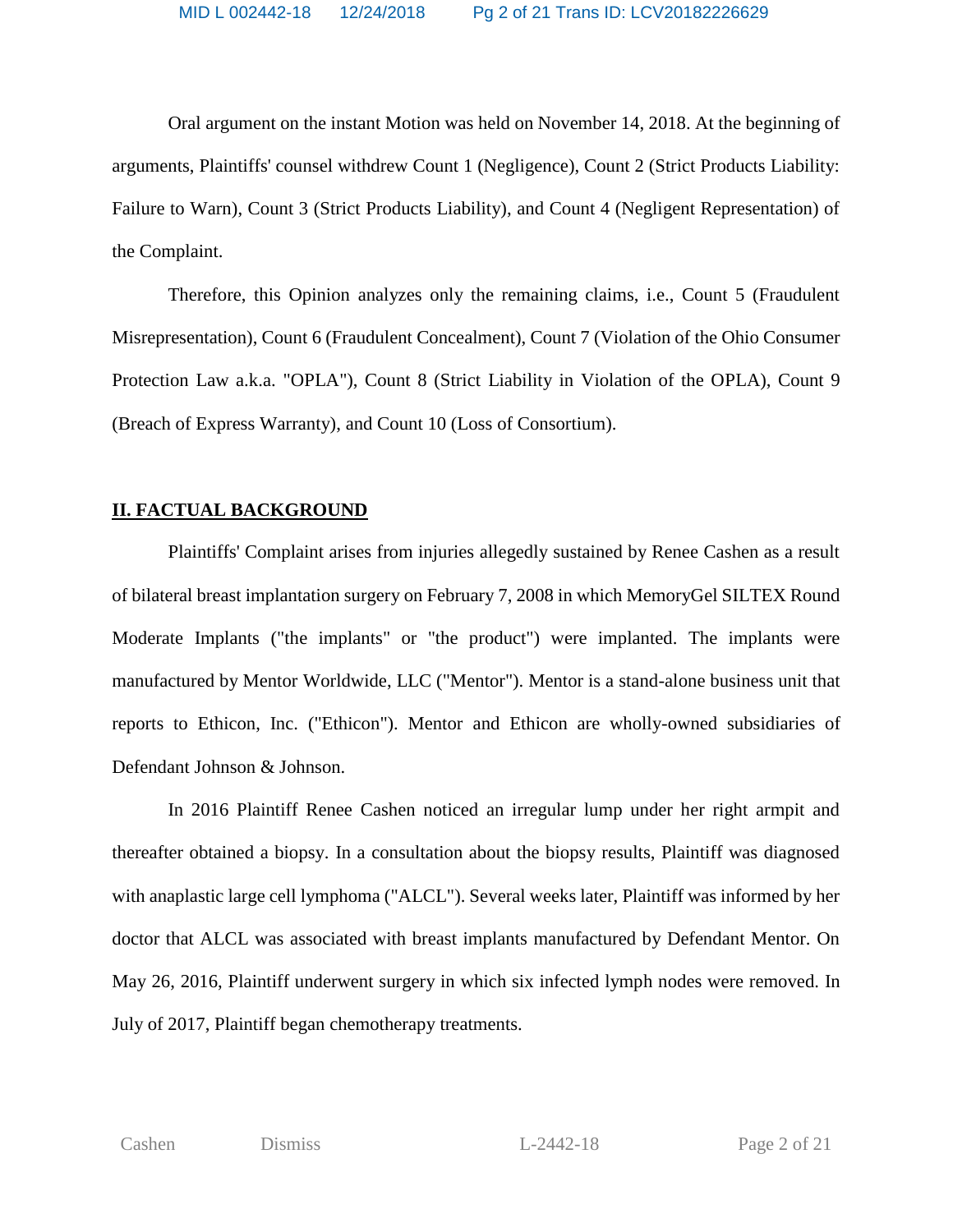### **III. MOVANTS**

Defendants argue that summary judgment in their favor is appropriate because (A) Plaintiffs' claims fail under Ohio substantive law and (B) Plaintiffs' claims are preempted by federal law. Preliminarily, the parties appear to agree that the applicable state laws governing this action are those of Ohio because that is where Plaintiffs' injuries arise.

### **A. State Law**

## i. Counts 5 & 6 (Fraudulent Misrepresentation & Fraudulent Concealment)

Defendants argue that Plaintiffs' claims of fraudulent misrepresentation & fraudulent concealment fail under Ohio law. [Br. at 8]. Movants assert that all common law product liability claims are abrogated under the Ohio Products Liability Act ("OPLA"). [Brief ("Br.") at 8]. Therefore, Defendants assert that because Counts 5 & 6 of the Amended Complaint are common law claims, they were required to be pled under the OPLA and should therefore be dismissed. [Br. at 9].

## ii. Count 7 (Consumer Protection)

Defendants argue that Plaintiffs' Count 7, alleging Defendants' violation of the Ohio Consumer Sales Practices Act ("OCSPA"), also fails under Ohio law because the OPLA preempts OCSPA claims rooted in products liability and the OCSPA does not apply to personal injury claims or prescription medical devices. [Br. at 10-11].

# iii. Count 8 (Design & Manufacturing Defect - Strict Liability)

Defendants argue that Plaintiffs' claim under a theory of design defect is barred under the OPLA because Ohio law bars design defect claims for "ethical medical devices" with which the manufacturer provides an adequate warning. [Br. at 12]. Insofar as Count 8 alleges a manufacturing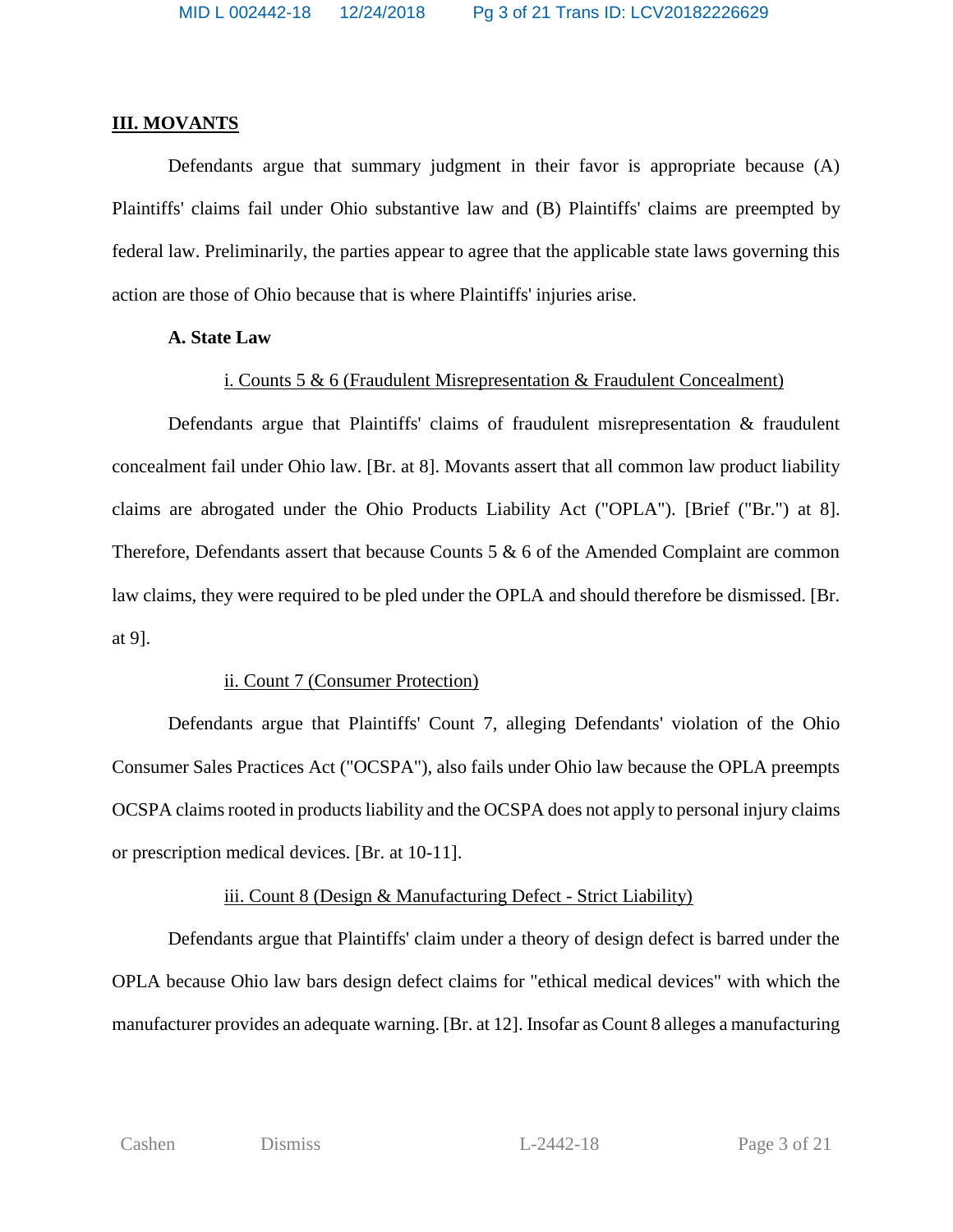defect, Defendants argue that the claim is insufficiently pled in that it lacks adequate specificity. [Br. at 12-13].

## iv. Count 9 (Breach of Express Warranty)

Defendants argue that Plaintiffs' breach of express warranty claim, like the common law claims, is abrogated by the OPLA. [Br. at 13]. Defendants also assert that (1) under Ohio law, Plaintiffs were required to allege that they provided pre-suit notice to Defendants; and (2) Count 9 was insufficiently pled. [Br. at 13-14]. Further, Defendants argue that their statements do not amount to an express warranty and are merely "non-actionable puffery." [Br. at 15]. Defendants also assert that even if an express warranty did exist it was not part of "the basis of the bargain" and therefore the claim fails. [Br. At 16-17].

## **B. Federal Law**

In addition to Defendants' state law arguments, Movants also assert that Plaintiffs' claims are preempted by federal law under the Medical Device Amendments of 1976 ("MDA"). [Br. at 17]. Defendants argue that the MDA expressly and impliedly preempts claims relating to medical devices that have obtained Pre-Market Approval ("PMA") from the Food & Drug Administration ("FDA"). [Br. at 18]. Therefore, there is a "narrow gap" for plaintiffs pursuing claims against an FDA-approved medical device which Defendants assert is not applicable in this case. [Br. at 22].

# **C. Pleading Requirements**

Defendants assert that Plaintiffs' claims do not satisfy the applicable pleading requirements and therefore must be dismissed. [Br. at 37]. Specifically, Defendants argue that Plaintiffs' claims are not supported by the facts alleged, because Defendants are referred to collectively and not been specifically identified, and the fraud-based claims lack the requisite particularity. [Br. at 42].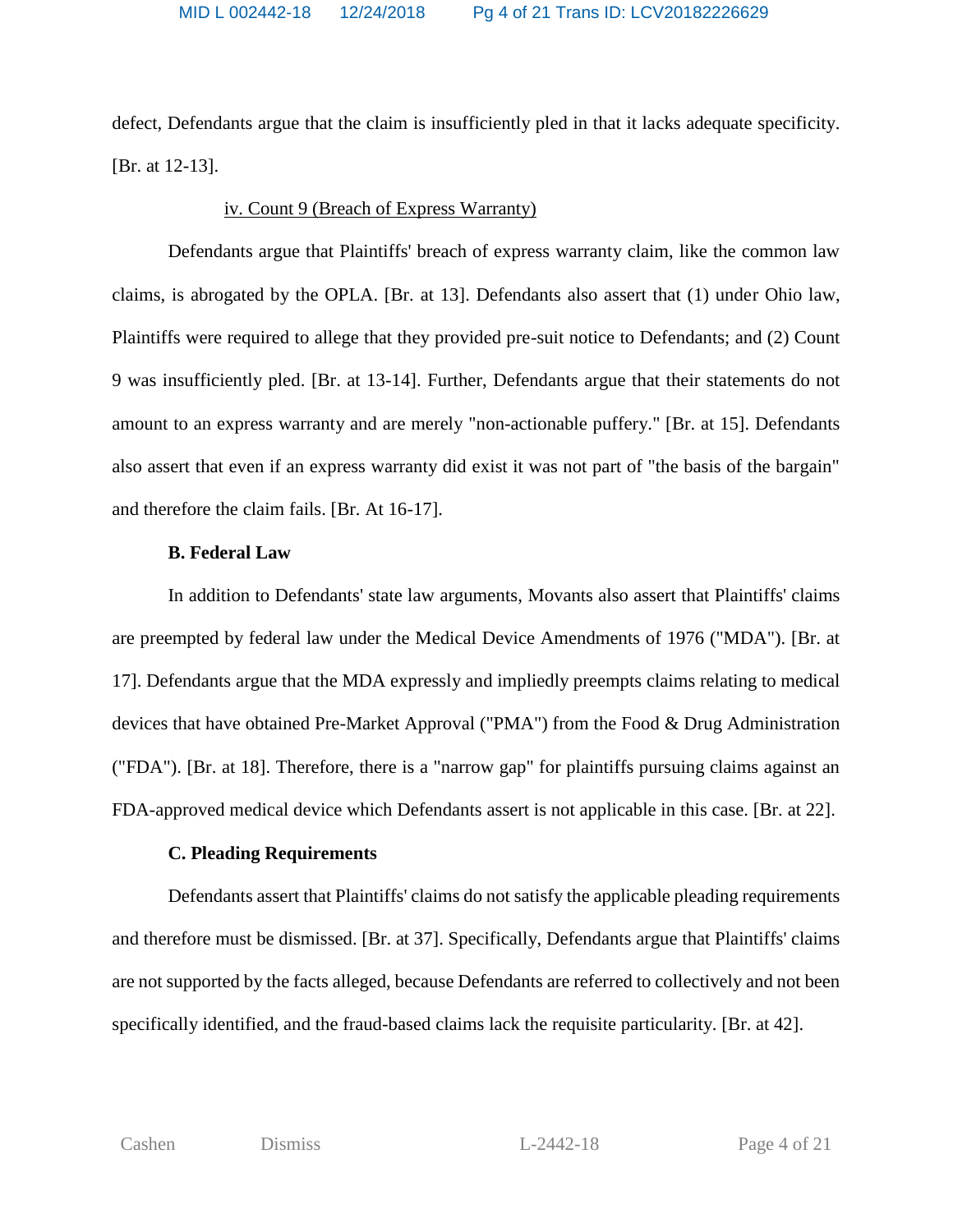## **D. Loss of Consortium**

Lastly, Defendants assert that Plaintiffs' Loss of Consortium claim must also fail because they are derivative of Counts 1 - 9 which fail. [Br. at 44].

# **IV. OPPOSITION**

Plaintiffs oppose the instant Motion and contend that Defendants' arguments are unfounded at this stage. [Opposition ("Opp.") at 5]. Specifically, Plaintiffs urge the Court to deny Defendants' Motion in light of New Jersey's liberal Standard of Review and Plaintiffs' well-pleaded allegations. [Opp. at 5].

# **A. Federal Preemption & State Law Abrogation**

Plaintiffs contend that the MDA's preemption provisions do not apply to Plaintiffs' claims because they "run parallel to the federal requirements and do not conflict." [Opp. at 18]. Therefore, Plaintiffs argue that the claims are not expressly preempted by the federal law. Plaintiffs also argue that their claims are not impliedly preempted under state law because, contrary to Defendants' characterization, Plaintiffs' misrepresentation claims emanate from alleged violations of traditional state tort duties which pre-date the MDA. [Opp. at 19].

# i. Count 5 & 6 (Fraudulent Misrepresentation & Fraudulent Concealment)

Plaintiffs contend that their claims of fraud and misrepresentation "are not abrogated by the OPLA because they implicate a more general duty not to deceive rather than the duty to warn." [Opp. at 23]. Similarly, relating to federal preemption, Plaintiffs argue that the general duty not to deceive does not impose different or additional requirements from those in the MDA. [Opp. at 24].

# ii. Count 7 (Violation of OCSPA)

Plaintiffs contend that the OPLA does not preempt the OCPSA because Plaintiffs' damages are based not only on personal injury, but also economic harm associated with the cost of the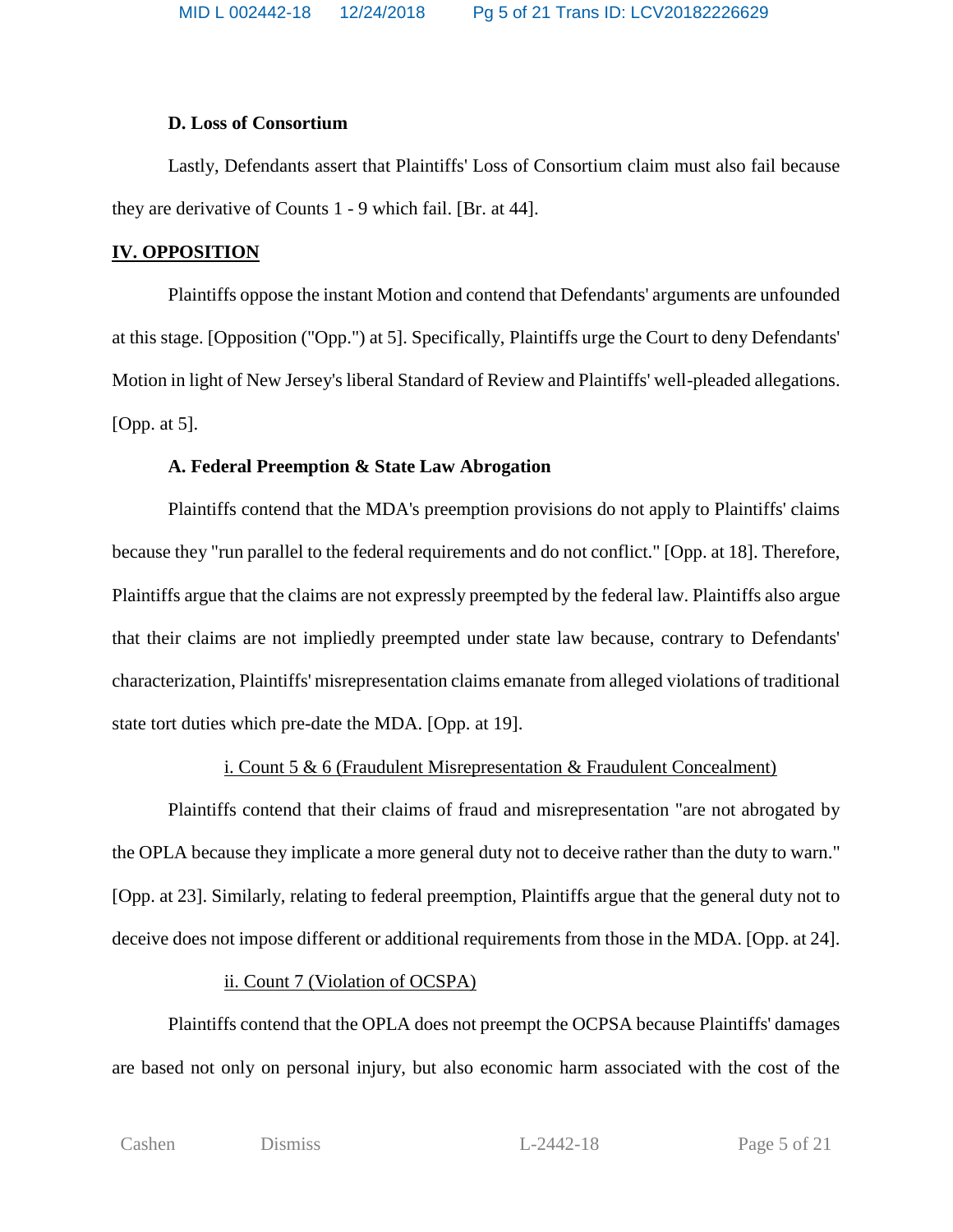product, the cost of removing the product, and other economic losses that stem from the product. [Opp. at 26].

# iii. Count 8 (Strict Liability - OPLA)

Plaintiffs contend that their claim in Count 8, alleging violation of the OPLA for the product's design, manufacture, and warnings, can be sustained because Plaintiffs' Complaint contains well-pleaded allegations. [Opp. at 30]. With regard to design defect, Plaintiffs argue that their Complaint alleges that the product was unreasonably unsafe. [Opp. at 30-31]. With regard to manufacturing defect, Plaintiffs argue that they have met their burden in establishing a viable claim that the product deviated in a material way from the design specifications. [Opp. at 32]. With regard to Plaintiffs' failure to warn allegation, Plaintiffs assert that Defendants failed to adequately warn of the risks associated with the product in violation of the OPLA. [Opp. at 32-35].

#### iv. Count 9 (Breach of Express Warranty)

Plaintiffs contend that their claims under the theory of breach of express warranty are viable because the OPLA provides for liability when a product does not conform to representations by the manufacturer. [Opp. at 37]. Plaintiffs also assert, in contradiction to Defendants' claim that the pre-suit notice was not satisfied, that they have met all the conditions precedent necessary under the UCC. [Opp. at 37-38]. Plaintiffs further contend that Count 9 has been sufficiently plead under Ohio law. [Opp. at 38]. Additionally, Plaintiffs assert that it is premature for the Court to analyze whether Defendants' advertisements constitute "non-actionable puffery" and that Plaintiff relied upon the advertisements prior to selecting the product. [Opp. at 40-41].

Plaintiffs argue that federal law does not expressly preempt Plaintiffs' Count 9 because the claims are not based on the FDA-approved label but rather voluntary warranties not reviewed by the FDA contained in advertisements. [Opp. at 41]. Plaintiffs also assert that the claim is not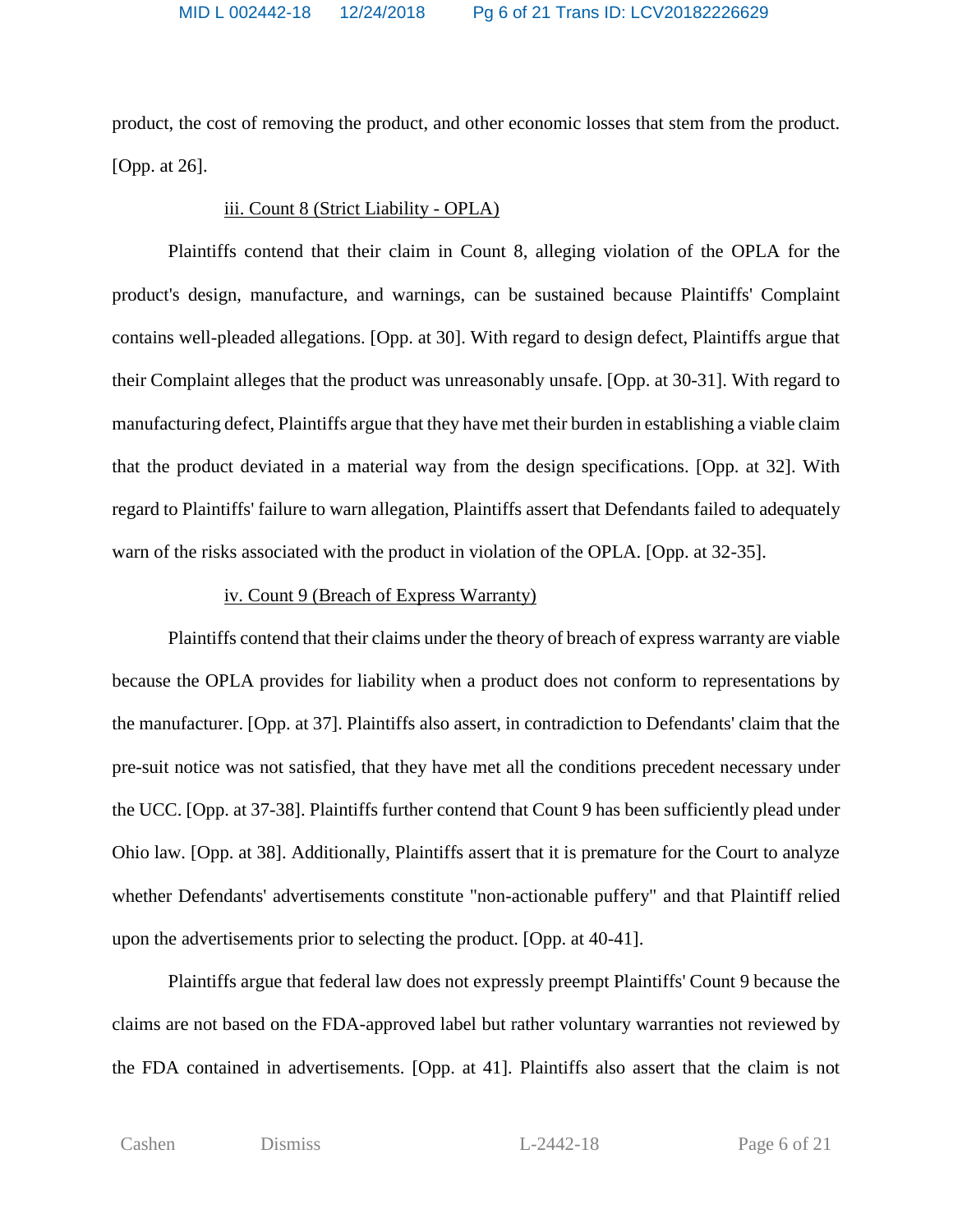impliedly preempted because the claims are based on fraud to the consumer rather than fraud to the FDA. [Opp. at 42].

# **B. Loss of Consortium**

Plaintiffs likewise argue that because Plaintiff Renee Cashen's claims survive dismissal, so too must Plaintiff Richard Cashen's Loss of Consortium claim contained in Count 10. [Opp. at 43].

# **C. Request for Leave to File Amended Complaint**

Plaintiffs request an opportunity to file a Second Amended Complaint, should the Court find that Plaintiffs' Complaint is deficient, to bring the Complaint in conformance with the Court's request. [Opp. at 43].

# **D. Request for Discovery**

Lastly, Plaintiffs urge the Court to provide Plaintiffs with an opportunity to carry out some level of discovery. [Opp. at 44]. Plaintiffs argue that they "cannot be expected to plead their claims with greater specificity without discovery to gain access to internal company documents, including communications with the Federal Government and FDA." [Opp. at 44].

# **IV. REPLY**

Preliminarily, Defendants note that Plaintiffs failed to respond to Defendants' arguments surrounding Counts 1 - 4 and therefore argue that these claims should be deemed conceded. [Rep. at 1-2]. Defendants also assert that the remaining claims are abrogated under Ohio law and preempted under Federal law. [Rep. at 2]. Defendants also urge this Court to reject Plaintiffs' requests for discovery and to amend their Complaint because NJ caselaw does not permit this practice. [Rep. at 14-15].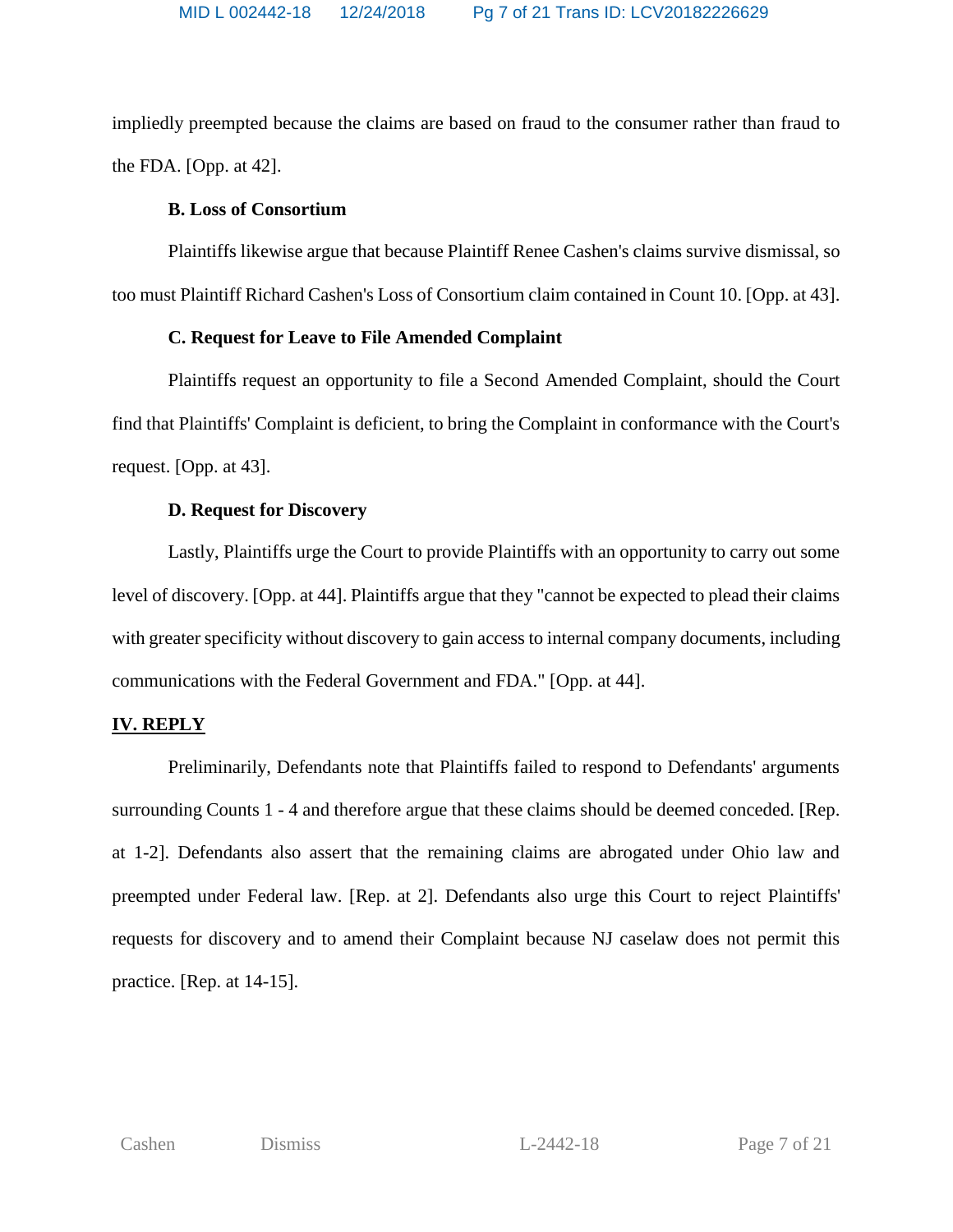## **VI. APPLICABLE LAW**

# **A. Standard of Review - Motion to Dismiss**

R. 4:6-2(e) requires a motion to dismiss for failure to state a claim be reviewed under the liberal standard enunciated in Printing Mart-Morristown v. Sharp Elecs. Corp., 116 N.J. 739 (1989). The complaint must be searched in depth and with liberality to determine if a cause of action can be gleaned even from an obscure statement, particularly if further discovery is taken. Ibid. Every reasonable inference is therefore accorded the plaintiff and the motion is granted only in rare instances and ordinarily without prejudice. Ibid.

At this preliminary stage of the litigation the Court is not concerned with the ability of plaintiffs to prove the allegation contained in the complaint. Ibid. A motion to dismiss for failure to state a claim must be granted only if "even a generous reading of the allegation does not reveal a legal basis for recovery." Camden County Energy Recovery Assoc. v. NJDEP, 320 N.J. Super. 59, 64-65 (App. Div. 1999), aff'd 170 N.J. 246 (2001). "[I]f a generous reading of the allegations merely *suggests* a cause of action, the complaint will withstand the motion [to dismiss]." F.G. v. MacDonell, 150 N.J. 550, 556 (1997). A complaint should not be dismissed under R. 4:6-2(e) where a cause of action is suggested by the facts and a theory of actionability may be articulated by amendment of the complaint. Pressler, Current N.J. Court Rules, Comment 4.11 on R. 4:6-2 (2014) (citing Printing Mart-Morristown, 116 N.J. at 746).

# **B. The Medical Device Amendments of 1976**

All medical devices sold in the United States are regulated by the Food and Drug Administration ("FDA") "which draws its regulatory authority in this area from the Medical Device Amendments ("MDA") to the Food, Drug, and Cosmetic Act ("FDCA"). Aaron v. Medtronic, Inc. 209 F. Supp. 3d 994 (S.D. Ohio 2016) (citing 21 U.S.C. § 360c *et seq*.). The MDA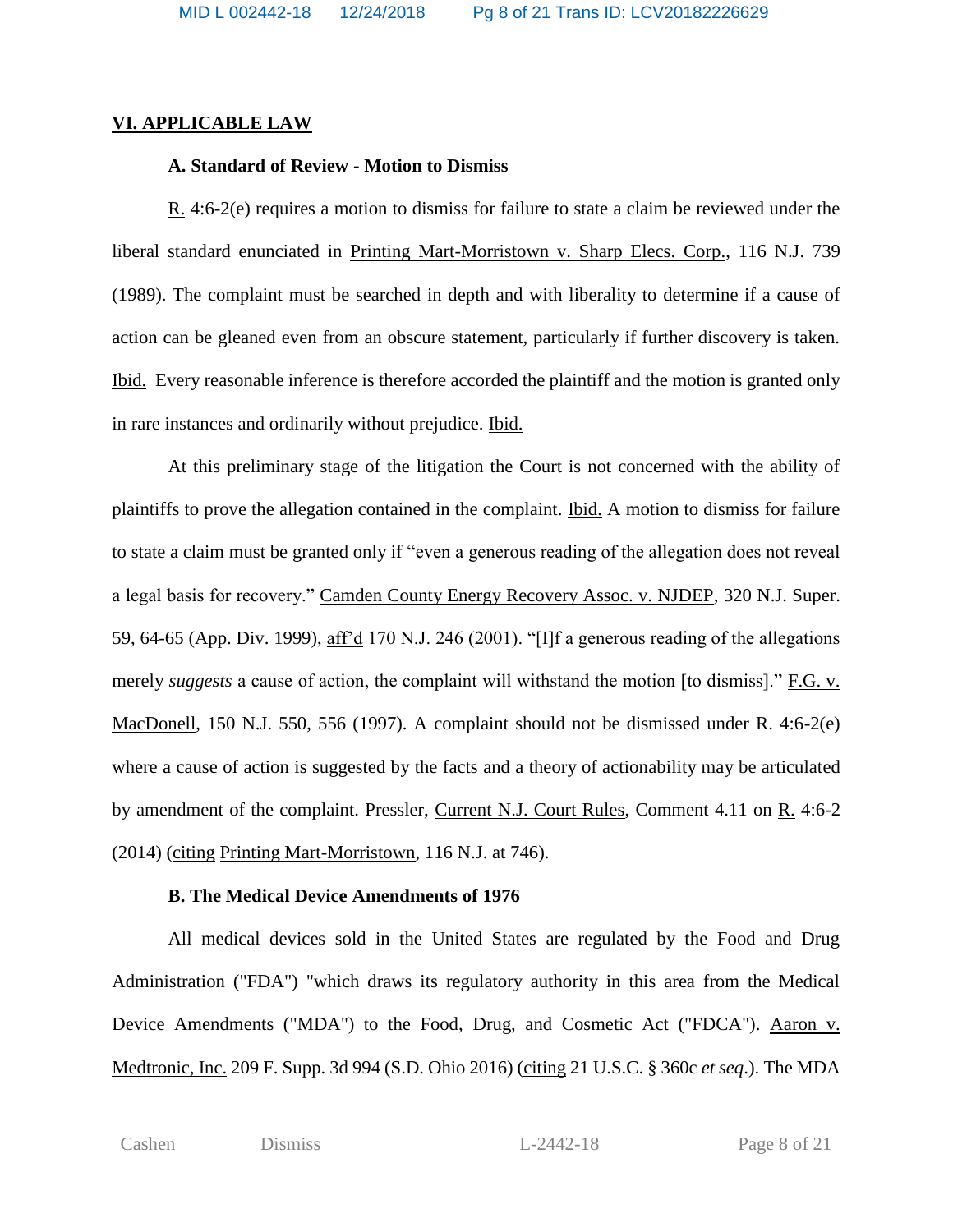classifies medical devices into three groups, Class I to Class III, that correlate with increasing levels of scrutiny by the FDA. 21 U.S.C. § 360c.

Class III medical devices, like the implant that is the basis for Plaintiffs' causes of actions, "'present a potential unreasonable risk of illness or injury' and therefore incur the FDA's strictest regulation." Buckman Co. v. Plaintiffs' Legal Comm., 531 U.S. 341, 344 (2001) (citing 21 U.S.C.  $§$  360c(a)(1)(C)). "Class III devices must complete a thorough review process," known as premarket approval ("PMA"), "with the FDA before they may be marketed." Ibid. "To obtain PMA, a manufacturer must submit a detailed PMA application that contains, among other things, specimens for the proposed labeling of the device." Riegel v. Medtronic, Inc., 451 F.3d 104, 109 (2d Cir. 2006), aff'd, 552 U.S. 312, 128 S. Ct. 999 (2008) (internal quotations omitted). "The FDA spends an average of 1,200 hours reviewing each application and grants premarket approval only if it finds there is a reasonable assurance of the device's safety and effectiveness." Riegel, 552 U.S. at 318. "Once a device has received premarket approval, the MDA forbids the manufacturer to make, without FDA permission, changes in design specifications, manufacturing processes, labeling, or any other attribute, that would affect safety or effectiveness." Id. at 319.

# **Federal Preemption**

# i. Express Preemption

Congress adopted the Medical Device Amendments ("MDA") of 1976 with the intent to impose a "regime of detailed federal oversight." Riegel v. Medtronic, 552 U.S. 312, 316 (2008); 21 U.S.C. § 360c, *et seq*. Contained within these amendments was an express pre-emption provision that states:

Except as provided in subsection (b) of this section, no State or political subdivision of a State may establish or continue in effect with respect to a device intended for human use any requirement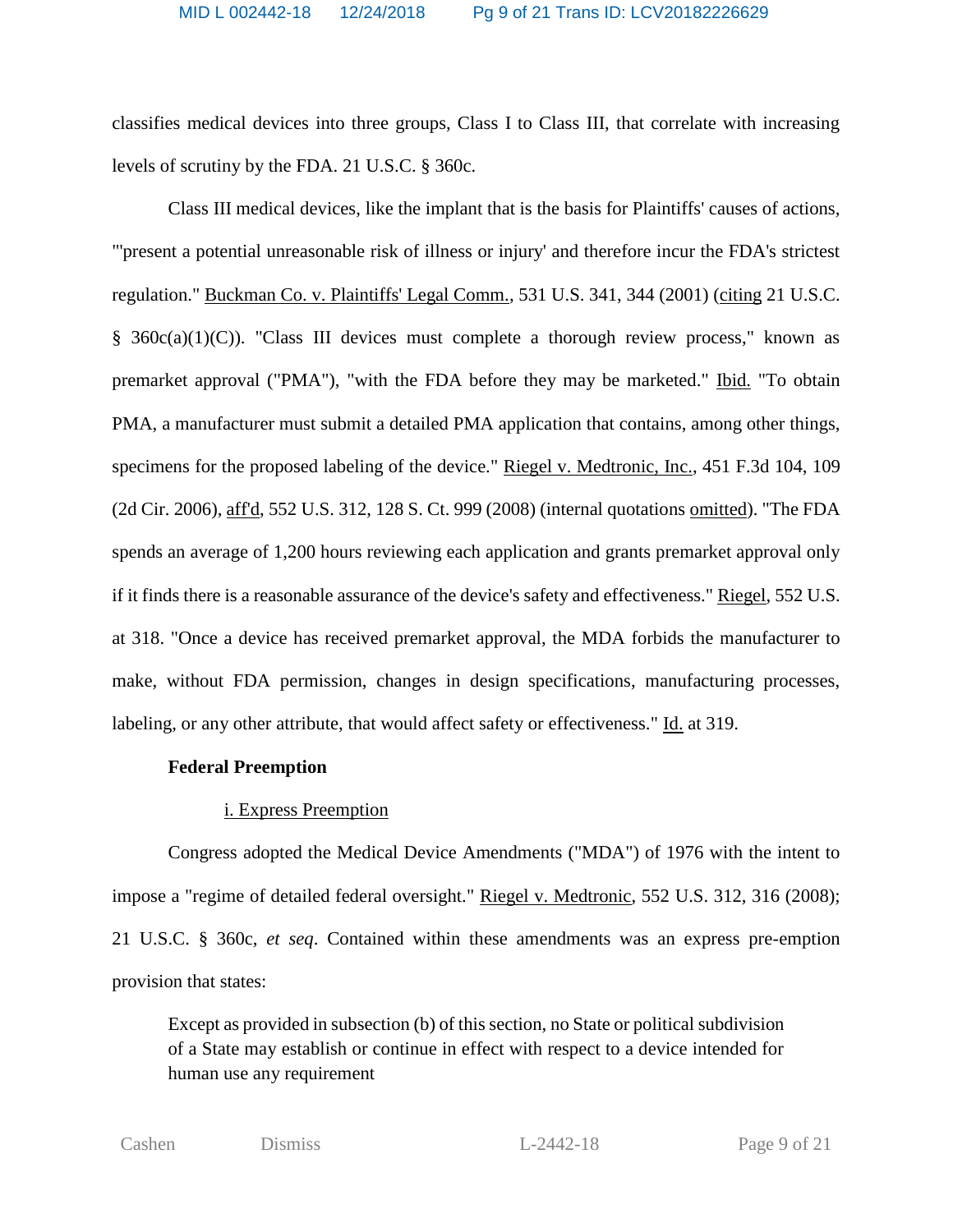(1) which is different from, or in addition to, any requirement applicable under this chapter to the device, and

(2) which relates to the safety or effectiveness of the device or to any other matter included in a requirement applicable to the device under this chapter.

21 U.S.C. § 360k(a). The exception contained in subsection (b) permits the FDA to exempt some state and local requirements from preemption. 21 U.S.C. § 360k(b).

The Riegel Court articulated a two-step process for Courts when analyzing whether a state law claim is preempted under the MDA. 522 U.S. at 322. First, the Court must determine whether the FDA established requirements applicable to the device at issue. Ibid. Riegel concluded that the first prong of the preemption test is automatically satisfied where a medical device has received premarket approval" from the FDA. Clements v. Sanofi-Aventis, U.S., 111 F. Supp. 3d 586, 597 (D.N.J. 2015) (citing Riegel, 552 U.S. at 321)).

If the first prong of the analysis is satisfied, the Court must then determine whether the plaintiff's common-law claim, which relates to the safety or effectiveness of the device, relies upon a state law requirement that is different from or in addition to federal requirements. Riegel, 552 at 323.

# The Riegel Court held that

state requirements are pre-empted under the MDA only to the extent that they are "different from, or in addition to" the requirements imposed by federal law. § 360k(a)(1). Thus, § 360k does not prevent a state from providing a damages remedy for claims premised on a violation of FDA regulations; the state duties in such a case "parallel," rather than add to, federal requirements.

# Id. at 330.

# ii. Implied Preemption

In addition to the MDA's express preemption provision, 21 U.S.C. § 337(a) impliedly preempts plaintiffs' state law claims based upon fraud on the FDA. Buckman Co. v. Plaintiffs'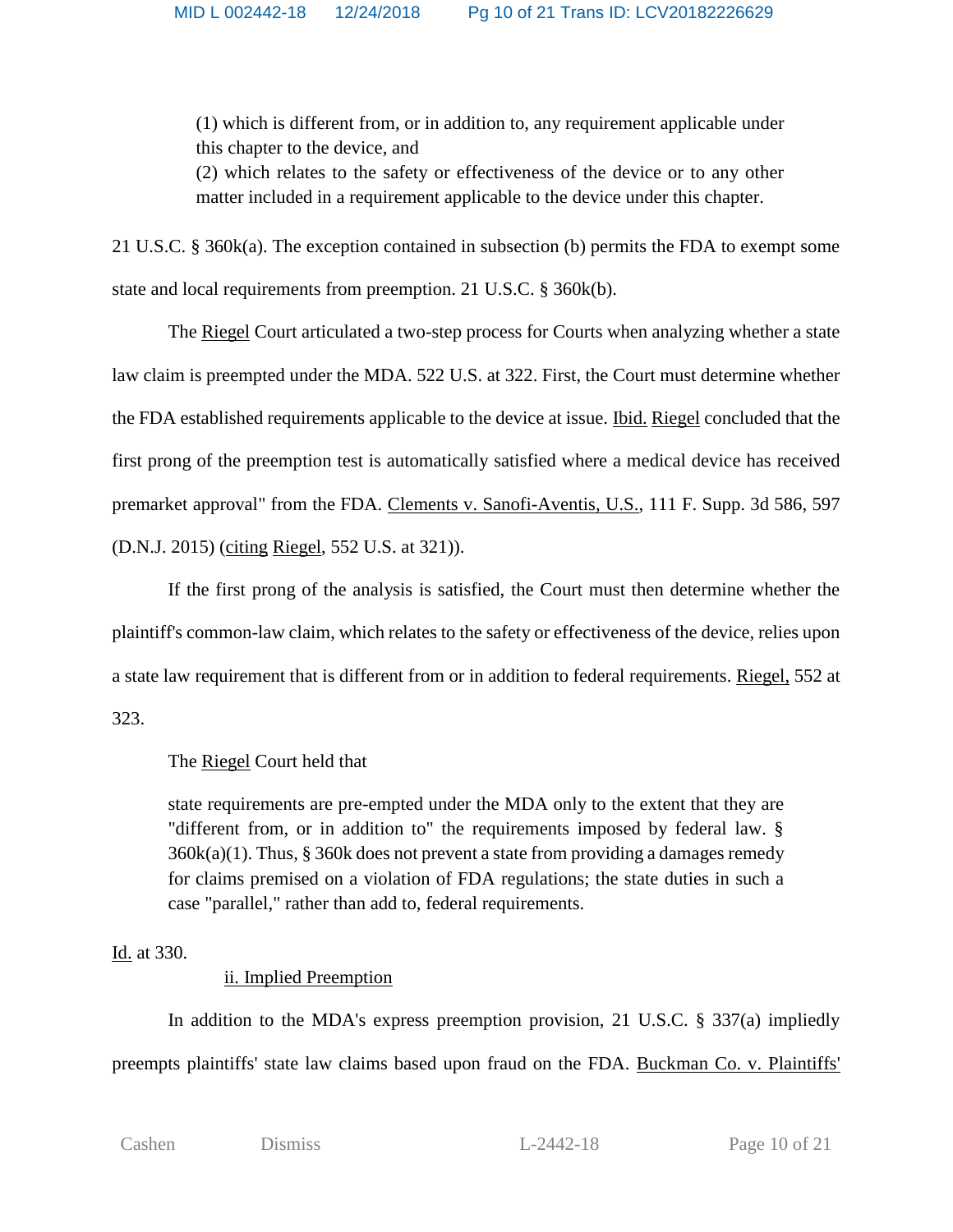Legal Comm., 531 U.S. 341, 348 (2001). The Buckman Court, however, noted that claims which are not based upon fraud on the FDA, but rather based upon state law that predates the MDA, are not subject to this implied preemption. Id. at 353.

#### iii. The "Narrow Gap" Doctrine

While the preemptions provisions preempt most common-law tort duties, the statute "does not prevent a state from providing a damages remedy for claims premised on a violation of FDA regulations; the state duties in such a case 'parallel,' rather than add to, federal requirements. Riegel, 552 U.S. at 330 (citing Medtronic, Inc. v. Lohr, 518 U.S. 470, 495 (1996)).

#### **D. State Abrogation**

### i. Ohio Products Liability Act

The Ohio Products Liability Act ("OPLA") is codified in Ohio Revised Code §§ 2307 *et seq*. Section 2307.71(B) provides: "Sections 2307.71 to 2307.80 of the Revised Code are intended to abrogate all common law product liability claims or causes of action." While Ohio courts generally agree that this language abrogates most common law claims, there have been "differing conclusions as to whether the OPLA abrogates claims sounding in fraud and misrepresentation." Hogue v. Pfizer, Inc., 893 F.Supp.2d 914, 918 (S.D. Ohio 2012).

However, the courts appear to largely agree that while the OPLA does abrogate fraud claims based on a duty to warn, it "does not abrogate fraud claims which are based on a general duty not to actively deceive." Ibid. (citing Glassner v. R.J. Reynolds Tobacco Co., 223 F.3d 343, 348-49 (6th Cir. 2000). In applying this distinction, the Hogue Court found that the substance of the plaintiff's claims were "unmistakably failure to warn" and therefore were abrogated under the OPLA. Id. at 919.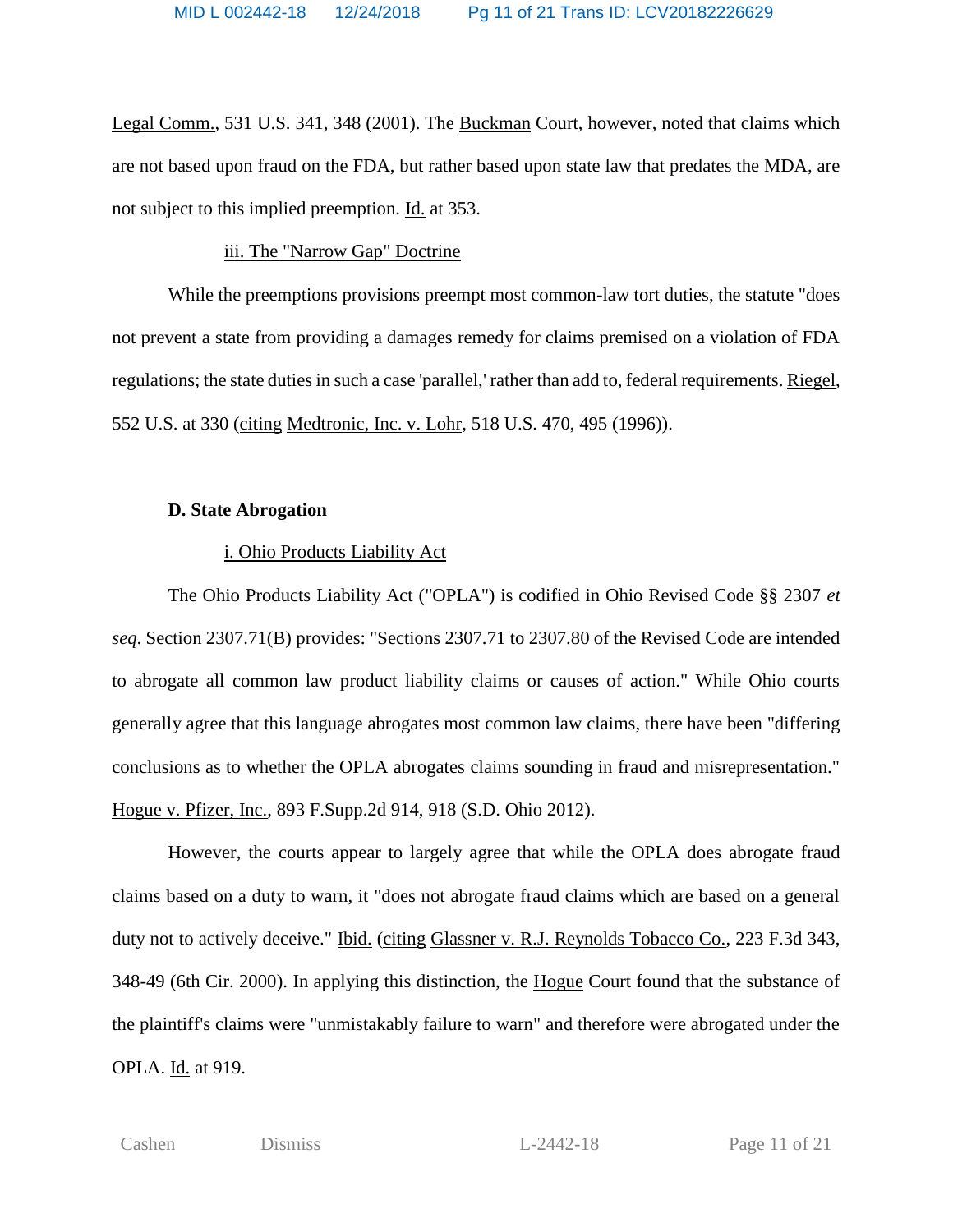### ii. Ohio Consumer Sales Practices Act

The Ohio Consumer Sales Practices Act ("OCSPA") is codified in Ohio Revised Code §§ 1345.01 *et seq.* Where OCSPA claims are "primarily rooted in product liability claims," Ohio Courts have held that the OPLA preempts claims under the OCSPA. Mitchell v. Proctor & Gamble, 2010 U.S. Dist. LEXIS 17956 (S.D. Ohio); Bouthard v. American Home Prods. Corp., 2002 U.S. Dist. LEXIS 22996 (N.D. Ohio); Blake v. Interneuron Pharmaceuticals, 1998 U.S. Dist. LEXIS 23667 (S.D. Ohio). Courts have held that injuries abrogated under the OPLA include prescription and over-the-counter pharmaceuticals. Schnell v. American Home Prods. Corp., 2000 U.S. Dist. LEXIS 22996, \*4-5 (N.D. Ohio); Mitchell, 2010 U.S. Dist. LEXIS 17956 at \*12.

## **E. Pleading Requirements under R. 4:5-2**

R. 4:5-2, setting forth the general rules of pleadings for relief, provides:

Except as may be more specifically provided by these rules in respect of specific actions, a pleading which sets forth a claim for relief, whether an original claim, counterclaim, cross-claim or third-party claim, shall contain a statement of the facts on which the claim is based, showing that the pleader is entitled to relief, and a demand for judgment for the relief to which the pleader claims entitlement

Pursuant to this rule, NJ Courts have held that "pleadings reciting mere conclusions without facts and reliance on subsequent discovery do not justify a lawsuit." Glass v. Suburban Restoration Co., Inc., 317 N.J. Super. 574, 582 (App. Div. 1998). While the Court Rules "require that all pleadings be construed liberally in the interest of justice, N.J. Ct. R. 4:5-7, a party's pleadings must nonetheless fairly apprise an adverse party of the claims and issues to be raised at trial." Milltz v. Borroughts-Shelving, Div. of Lear Siegler, Inc., 203 N.J. Super. 451, 458 (App. Div. 1985).

R. 4:5-8(a) provides that

In all allegations of misrepresentation, fraud, mistake, breach of trust, willful default or undue influence, particulars of the wrong, with dates and items if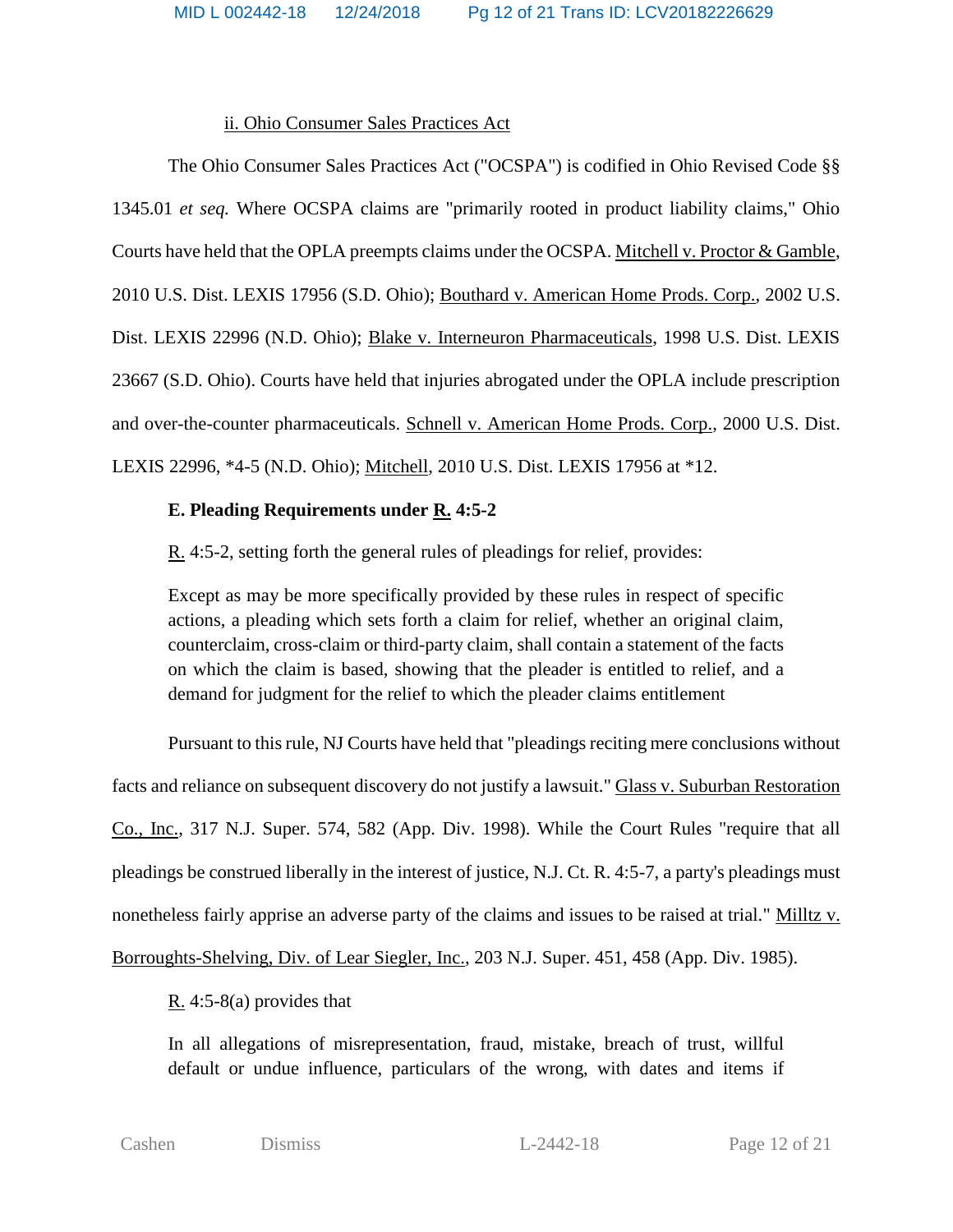necessary, shall be stated insofar as practicable. Malice, intent, knowledge, and other condition of mind of a person may be alleged generally.

"It is well settled that one who asserts fraud must allege with specificity the representation, its falsity, materiality, the [declarant's] knowledge or ignorance, and reliance." Palko v. Palko, 73 N.J. 395 (1997).

NJ Courts have found allegations surrounding fraud claims to be adequate where the following five elements have been met in the plaintiffs' allegations: (1) a material misrepresentation of a presently existing or past fact; (2) knowledge or belief by the defendant of its falsity; (3) an intention that the other person rely on it; (4) reasonable reliance thereon by the other person; and (5) resulting damages." State, Dep't of Treasury, Div. of Inv. Ex rel. McCormac v. Qwest Communications Intern., Inc., 387 N.J. Super. 469, 485 (App. Div. 2005).

#### **VII. ANALYSIS**

The central issue for the purposes of the instant Motion is whether Plaintiffs' claims are preempted under federal law or abrogated under state law.

Express preemption applies where a claim under state law is different or in addition to the federal requirements. Implied preemption applies where a claimant seeks to "polic[e] fraud against federal agencies." Preliminarily, the Court finds that the first step of the Riegel analysis is clearly satisfied because Plaintiffs' claims are based upon injuries alleged to have been sustained as a result of the use of a Class III Medical Device that has gone through the PMA process.

Therefore, the Court will first analyze whether the remaining Counts 5 through 10 are preempted under the Riegel and Buckman guidance. Second, the Court will analyze whether the remaining claims are abrogated under Ohio law. While the Court is interpreting Ohio law, the standard of review for Defendants' Motion to Dismiss is that of NJ. This standard, as previously described, is articulated under R. 4:6-2.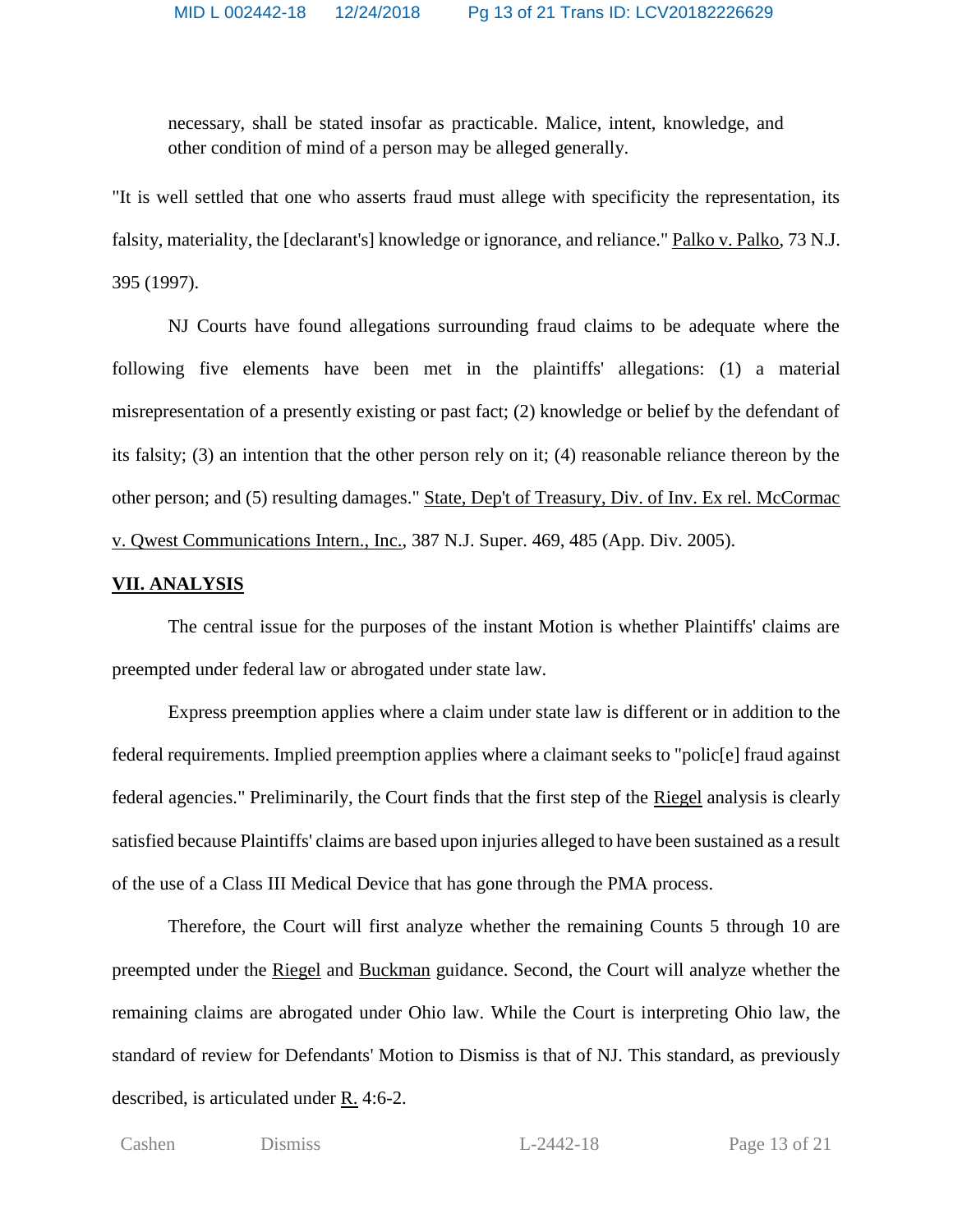MID L 002442-18 12/24/2018 Pg 14 of 21 Trans ID: LCV20182226629

#### **A. Counts 5 & 6 (Fraudulent Misrepresentation & Fraudulent Concealment)**

#### i. Federal Preemption

Plaintiffs assert that Counts  $5 \& 6$ , alleging fraudulent misrepresentation and fraudulent concealment, are not preempted under the MDA. Specifically, with regard to express preemption, Plaintiffs argue that these allegations are based upon a common law fraud claim which pre-dates Mentor's PMA and does not conflict with the PMA requirements. Further, Plaintiffs assert that these claims are not based upon a theory of fraud on the FDA but rather fraud on Plaintiffs and the general public.

Defendants contend that these claims are expressly preempted because they impose requirements concerning the safety and effectiveness of the product that are different from or in addition to the requirements imposed by the FDA.

The Court is finds that Plaintiffs' claims under Counts 5 & 6 are preempted by federal law. With the first step of the Riegel analysis satisfied, the focus of express preemption is whether Plaintiffs' fraud claim, relating to the safety or effectiveness of the device, relies upon a state law requirement that is different from or in addition to federal requirements.

Inherent in the FDA's approval of the product is its finding that the product and its label have met the federal requirements as a Class III medical device. Therefore, it stands that any claims of fraudulent misrepresentation and fraudulent concealment seek to either (1) impose different or additional requirements to those that the FDA has already determined to have been satisfied or (2) stand in the place of the FDA and enforce federal requirements. The former would make the claims expressly preempted while the latter would be impliedly preempted.

This Court has determined that the claims contained within Counts  $5 \& 6$  fundamentally seek to impose different requirements from those the FDA has already determined to have been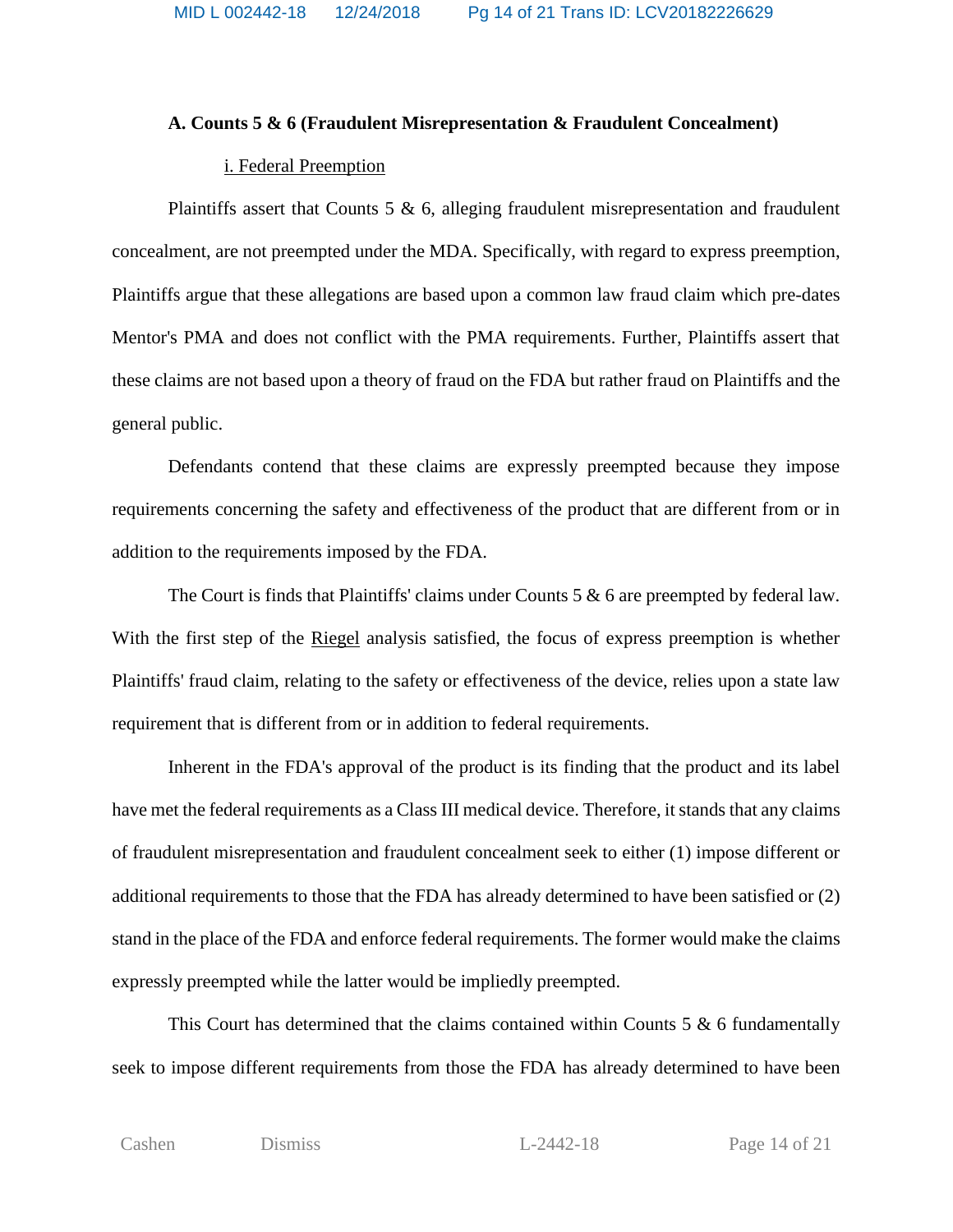met. Plaintiffs argue that these claims are not based upon the safety or effectiveness of the implants. [Opp. at 24]. This, however, is in contrast to Plaintiffs' allegations contained within their Amended Complaint.

Indeed, Count 5 alleges that "Defendants fraudulently misrepresented information regarding their product including, but not limited to, its propensity to cause *serious physical harm*." [Amended Complaint ("Am. Comp.") ¶ 200 (emphasis added)]. Count 6 states that "Plaintiff relied upon the Defendants' false and fraudulent misrepresentations and concealments regarding the *safety* of MemoryGel Breast Implants." [Am. Comp. ¶ 210 (emphasis added)].

Accordingly, the Court finds Counts  $5 & 6$  to be preempted by federal law and are therefore dismissed. In the interest of diligence, however, the Court also provides an abrogation analysis of Plaintiffs' claims contained within Counts 5 & 6 below.

#### ii. Abrogation Under Ohio Law

Defendants assert that Plaintiffs' claims of fraudulent misrepresentation and fraudulent concealment are abrogated under a plain reading of the OPLA because they are based upon a theory of omission and concealment. [Rep. at 3]. Plaintiffs contend that claims of fraud and misrepresentation are not abrogated because they implicate a more general duty not to deceive rather than the duty to warn. [Opp. at 23].

This Court is persuaded by Defendants' arguments highlighting the statutory text. Ohio Revised Code § 2308.71(B) states that "Sections 2307.71 to 2307.80 of the Revised Code are intended to abrogate all common law product liability claims or causes of action." Further, § 2307.71 defines the term "product liability claim" as

a claim or cause of action that is asserted in a civil action pursuant to sections 2307.71 to 2307.80 of the Revised Code and that seeks to recover compensatory damages from a manufacturer or supplier for death, physical injury to person,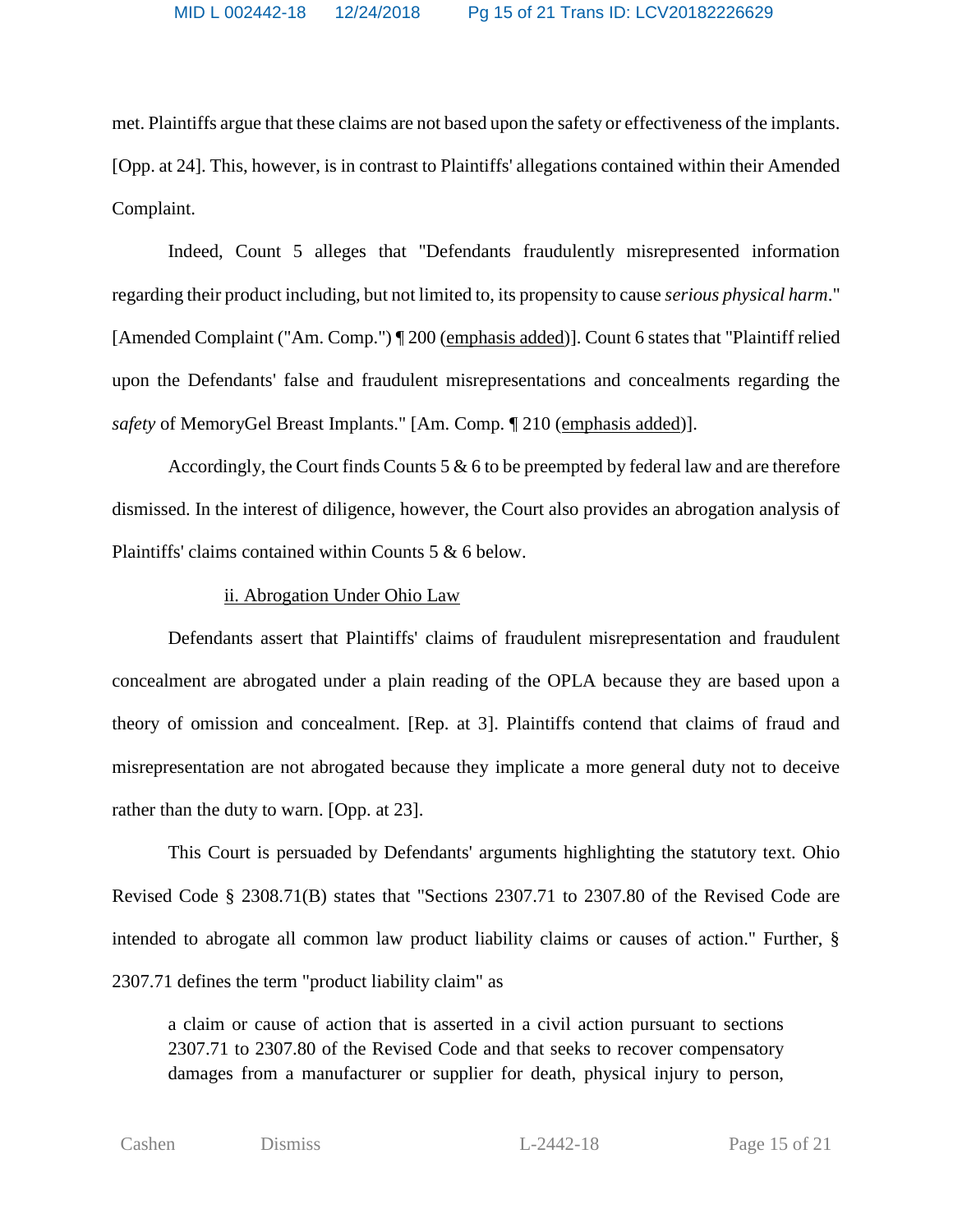emotional distress, or physical damage to property other than the product in question, that allegedly arose from any of the following:

(a) The design, formulation, production, construction, creation, assembly, rebuilding, testing, or marketing of that product;

(b) Any warning or instruction, or lack of warning or instruction, associated with that product;

(c) Any failure of that product to conform to any relevant representation or warranty.

Ohio Rev. Code § 2307.71(A)(13)(b).

Ohio Courts have consistently interpreted claims of fraudulent misrepresentation and fraudulent concealment to fall within, and thus be abrogated by, the OPLA. See Hogue v. Pfizer, Inc., 893 F. Supp. 2d 914, 919 (S.D. Ohio 2012) (explaining that "claims of fraud based upon fraudulent misrepresentation and concealment are preempted to the extent that they are predicated on a duty to issue additional or clearer warnings through advertising" and therefore the plaintiff's fraud claims were abrogated by the OPLA); <u>see also Johnson v. Eli Lilly & Co.</u>, 2015 U.S. Dist. LEXIS 30537, \*5 (S.D. Ohio 2015) (finding the plaintiff's fraudulent misrepresentation claim to be based upon a failure to warn and was thus abrogated by the OPLA).

In turning to Plaintiffs' Amended Complaint, the Court finds Plaintiffs' allegations contained within Counts 5 & 6 to be based on a failure to warn theory. More specifically, Plaintiffs allege in Count 5 that Defendants "owed a duty to provide accurate and complete information regarding their product" and that they "breached their duties to Plaintiff by providing false, incomplete and misleading information regarding their product." [Am. Comp ¶¶ 199, 202]. In Count 6, Plaintiffs allege that "[prior] to Plaintiff's user of [the implants] and during the period in which Plaintiffs actually used [the implants], Defendants fraudulently suppressed material information regarding the safety and efficacy of the [implants]" and "fraudulently concealed the safety information about the use of the [implants]."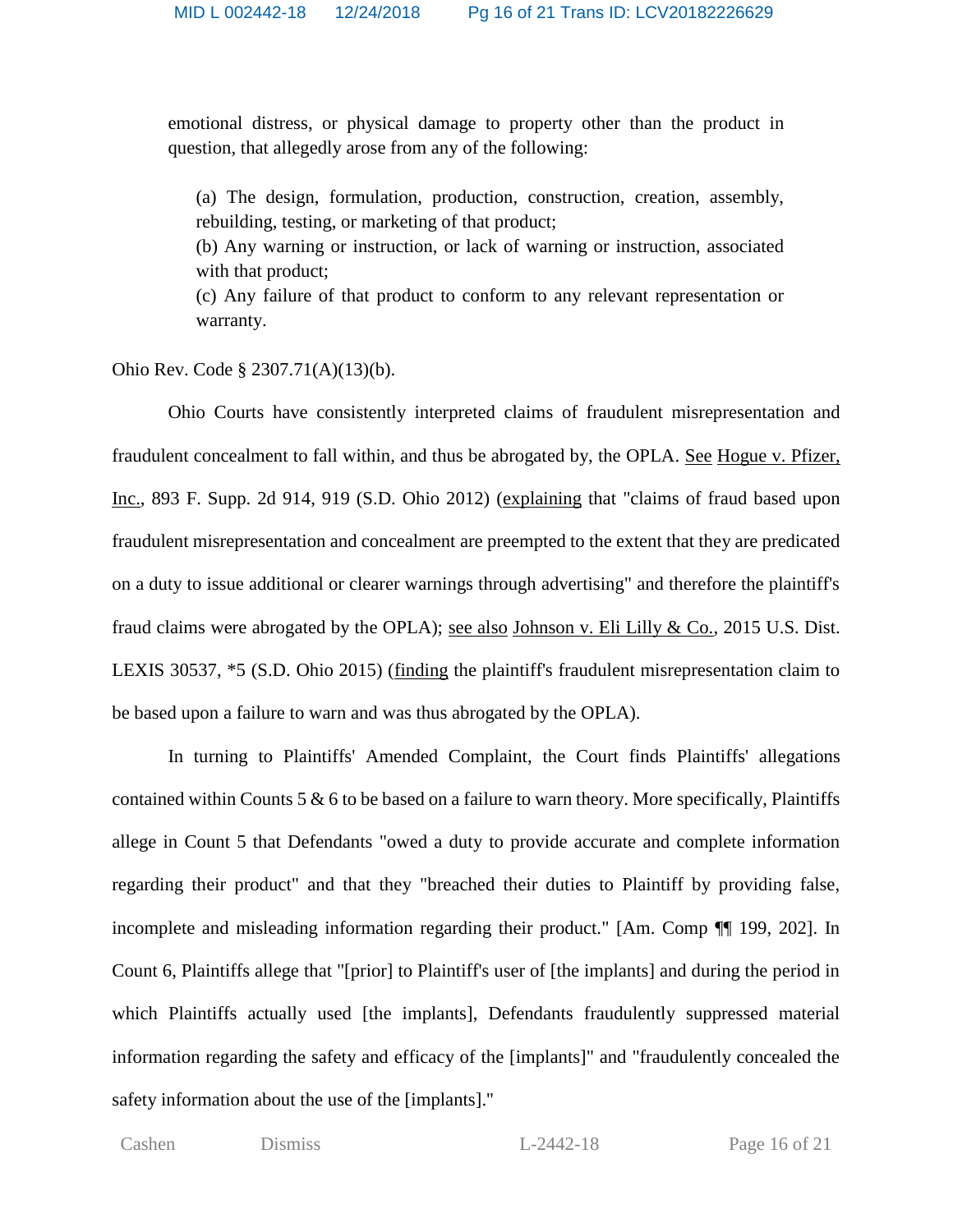Plaintiffs rely on Hutchens v. Abbot Laboratories, Inc., 2016 WL 5661582 (N.D. Ohio 2016) [Lexis citation unavailable] to support their argument "that the OPLA does not abrogate common law fraud claims." [Opp. at 23]. The Hutchens Court analyzed whether the plaintiff's failure to warn claim against Defendants who manufactured a Category D drug was abrogated by the OPLA. Hutchens, 2016 WL 5661582, \*12. However, the Hutchens case is distinguishable from the facts of this case because a central issue in that case was whether to apply the abrogation amendment, which was adopted in 2005, to a birth defect injury that may have accrued while the plaintiff *in utero* prior to the amendment. Hutchens, 2016 WL 5661582, \*10.

In contrast to Hutchens, the Hogue Court found that where a fraud claim is based upon a theory of omission and concealment would be abrogated under the OPLA. While Plaintiffs attempt to construct an argument that avoids abrogation, by arguing its claims are based upon a general duty not to deceive, Plaintiffs' allegations are clearly based upon omission and concealment. [See Am. Comp.  $\llbracket 210 \right.$  ("Plaintiff relied upon the Defendants' false and fraudulent misrepresentations and *concealments*regarding the safety of [the implants]."); see also Am. Comp. ¶ 212 ("Defendants furthered this fraudulent *concealment* through continued and systematic failure to disclose information to Plaintiff and the public) (emphasis added)].

Furthermore, assuming for the sake of argument that this Court could find that Count 6 is not abrogated by the OPLA, the claim would therefore have to be based on Defendants' statements about the products which were already approved by the FDA. Therefore, even if Count 6 were not found to be abrogated, it would certainly be preempted under federal law. Accordingly, Counts 5 & 6 are dismissed.

#### ii. Count 7 (Violation of the Ohio Consumer Sales Practices Act)

## *a. Federal Preemption*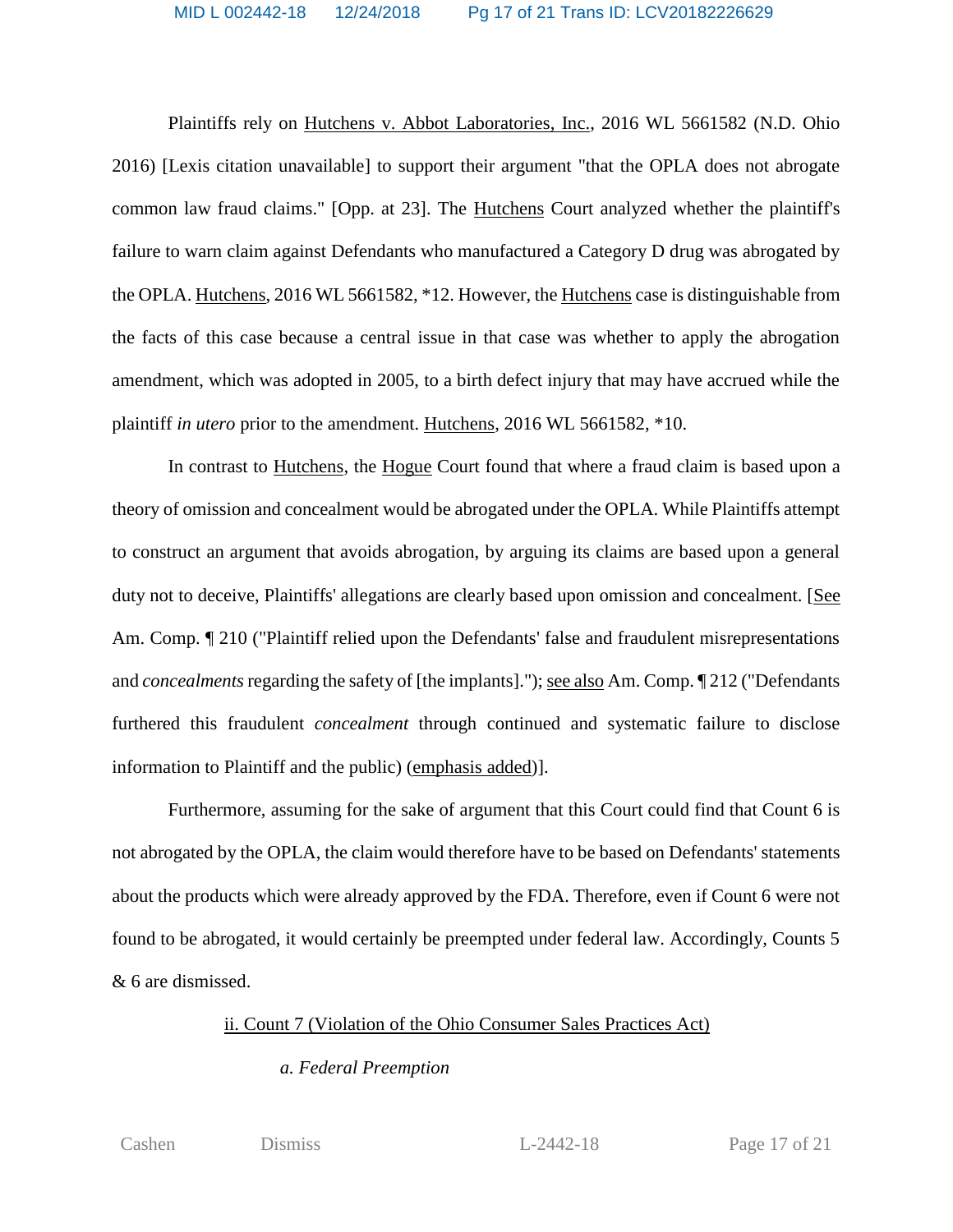Plaintiffs assert that Count 7, alleging violation of the Ohio Consumer Sales Practices Act ("OCSPA"), is not preempted under the MDA. Defendants argue that Count 7 is preempted by federal law because Plaintiffs seek to impose requirements concerning the safety and effectiveness of the product that are different from, or in addition to, the requirements imposed by the FDA. Plaintiffs contend that the duty allegedly breached by Defendants is a general duty and is therefore not preempted.

As explained more fully below, the Court finds that regardless of whether Count 7 is preempted under federal law, it clearly falls within the umbrella of the OPLA rather than the OCSPA and is appropriately dismissed.

### *b. Abrogation under Ohio Law*

Defendants assert that Plaintiffs' claim of violation of the OCSPA is abrogated under the OPLA because the OPLA preempts claims under the OCSPA which are primarily rooted in product liability claims. Plaintiffs argue that this claim is not abrogated because it is based on alleged economic harm. Defendants contend that the phrase "economic loss" is defined by statute as "damage to the product in question" rather than physical injury. Defendants also contend that Plaintiffs' claim fails because the product was a prescription medical device rather than a consumer good for the purposes of the OCSPA.

Ohio courts have consistently held that "medical devices are not 'consumer goods' under the OCSPA" and therefore are "not a part of consumer transaction within the definition of the OCSPA." Smith v. Smith & Nephew, Inc. 5 F. Supp. 3d 930, 932 (S.D. Ohio 2014); Reeves v. PharmaJet, Inc., 846 F. Supp. 2d 791 (N.D. Ohio 2012); Williams v. Boston Sci. Corp., 2013 U.S. Dist. LEXIS 43427 (N.D. Ohio 2013).

Accordingly, this Court finds the OPLA abrogates the claim contained within Count 7.

| ٧<br>٠<br>×<br>$\sim$<br>٧<br>٧ |  |
|---------------------------------|--|
|---------------------------------|--|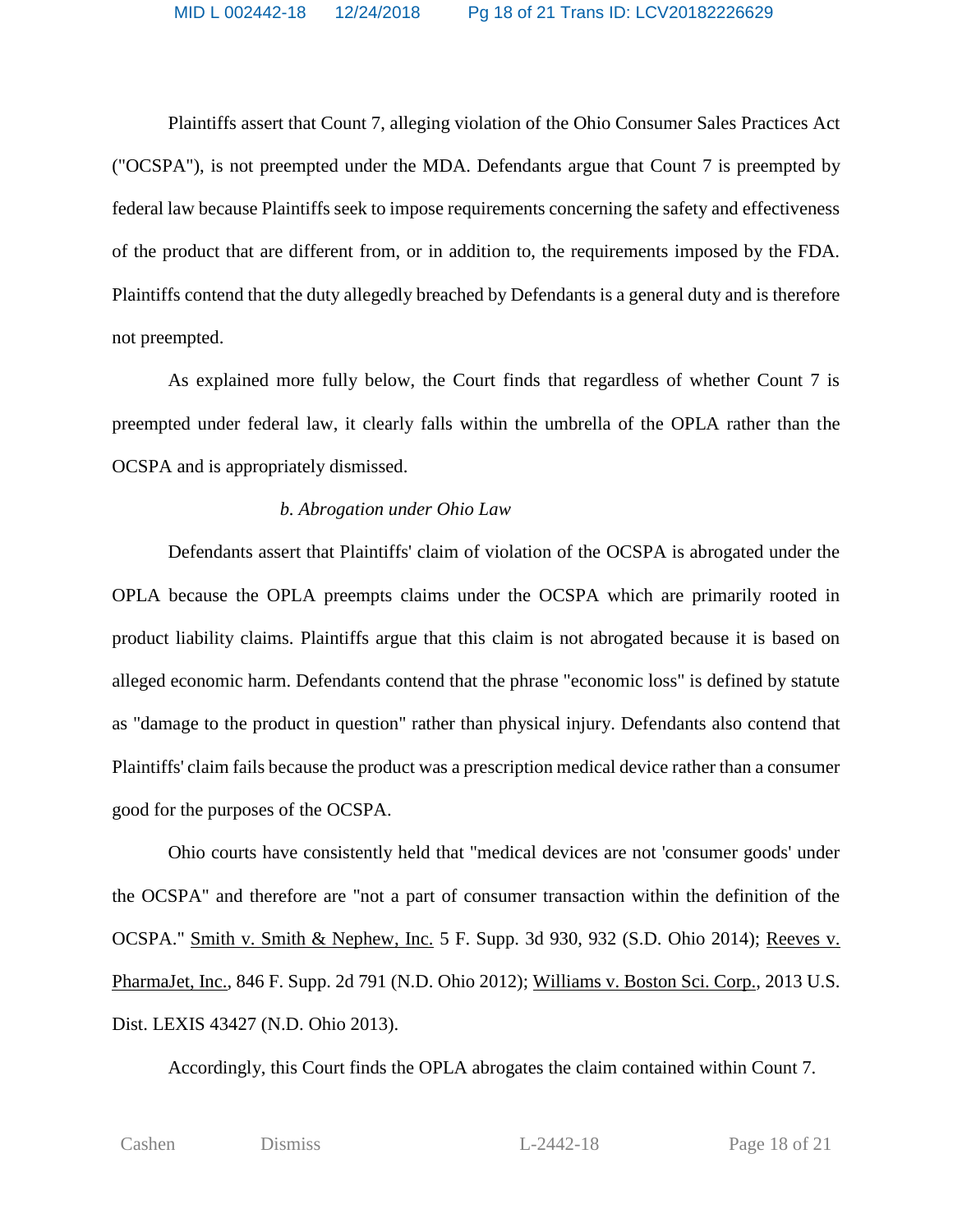#### iii. Count 8 (Violation of the Ohio Products Liability Act)

#### *a. Federal Preemption*

Plaintiffs assert that Count 8, alleging violation of the Ohio Products Liability Act ("OPLA") for defects in design, manufacturing, and failure to warn, is not preempted under the MDA. Defendants argue that these claims, which are premised on theories that the product was defective, are expressly preempted under the MDA because Plaintiffs are seeking to impose requirements that are different from, or in addition to, those imposed by the FDA. Plaintiffs contend that the state law requirements are no different than the federal duties and thus qualify as parallel claims.

The Court is persuaded by Defendants' arguments and thus finds that Count 8 is preempted by federal law. In obtaining premarket approval, Mentor's implant has satisfied the FDA's strictest requirements for medical devices when it obtained PMA.

By definition, claims that the implant was defectively designed is expressly preempted by the MDA because any alternative design would violate the product's PMA. "[T]o prevail on this claim, Plaintiffs would need to establish that the [device] should have been designed in a manner *different* than that approved by the FDA. However, the Supreme Court's decision in Riegel - which held that § 360k(a) preempts 'claims of strict liability and negligence in the design of a device squarely forecloses any such claim which would necessarily 'establish design requirements different from, or in addition to, federal requirements for [the device]." Aaron v. Medtronic, 209 F. Supp. 3d 994, 1007 (S.D. Ohio 2016) (internal punctuation omitted).

Similarly, the Court finds Plaintiffs' manufacturing defect claim is preempted by federal law. Count 8, contained within ¶¶ 223-252 of Plaintiffs' Amended Complaint, sets forth a plethora of allegations against Defendants under the OPLA. However, these generic allegations lack the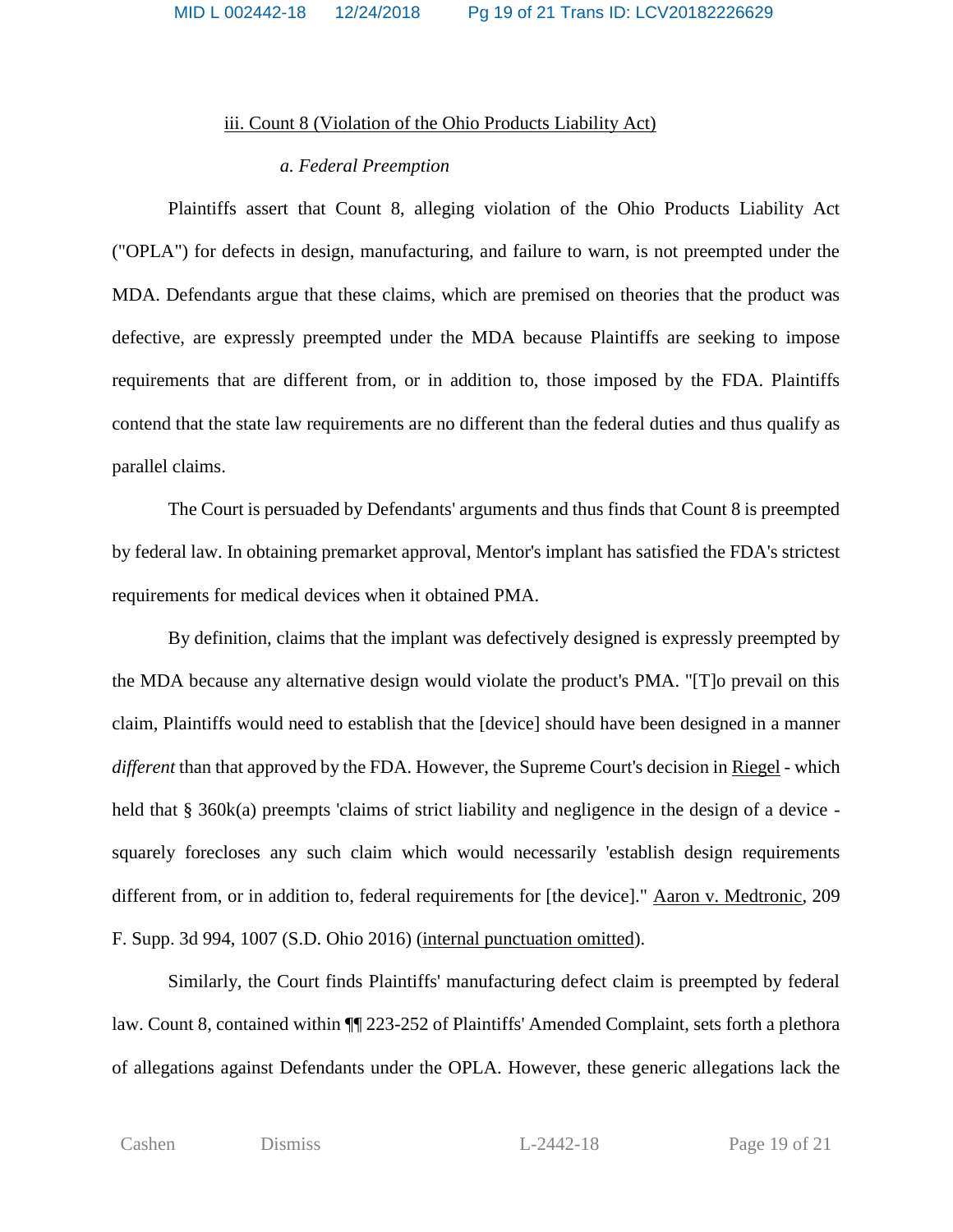requisite specificity to survive the instant Motion in light of caselaw interpreting the MDA. "Generalized common law theories of liabilities . . . are precisely the type of claims the MDA sought to preempt." Williams v. Cyberonics, Inc., 388 F. App'x 169, 171 (3d Cir. 2010).

Further, the Court finds Plaintiffs' failure to warn claim contained within Count 8 to be without merit because the FDA has already approved the implant's warnings. Therefore, a claim based upon the product's warning would inherently seek to impose different requirements than those imposed by the FDA. For these reasons, the Court finds the claims contained with Count 8 to be expressly preempted by the MDA. Therefore, the Court will not analyze the merits of Count 8 against Ohio law.

#### iv. Count 9 (Breach of Express Warranty)

#### *a. Federal Preemption*

Plaintiffs assert that Count 9, alleging breach of express warranty, is not preempted by federal law. Defendants argue that this claim is expressly preempted because it seeks to impose requirements that are different from, or in addition to, those imposed by the FDA. Plaintiffs contend that this claim is based on Defendants' voluntary statements that were not reviewed by the FDA and therefore the claim is not expressly preempted. Likewise, Plaintiffs assert that the claim is not impliedly preempted because it does not involve fraud on the FDA.

For Plaintiffs to prevail on a Breach of Express Warranty claim against Defendants, "a jury would need to find that [the product] was not safe and effective as labeled." Aaron v. Medtronic, 209 F. Supp. 3d 994, 1008 (S.D. Ohio 2016). This, however, "would conflict with the FDA's conclusive determination in granting premarket approval that 'there is a 'reasonable assurance' of the device's 'safety and effectiveness.'" Ibid. (quoting Riegel, 552 U.S. at 318). Accordingly, this